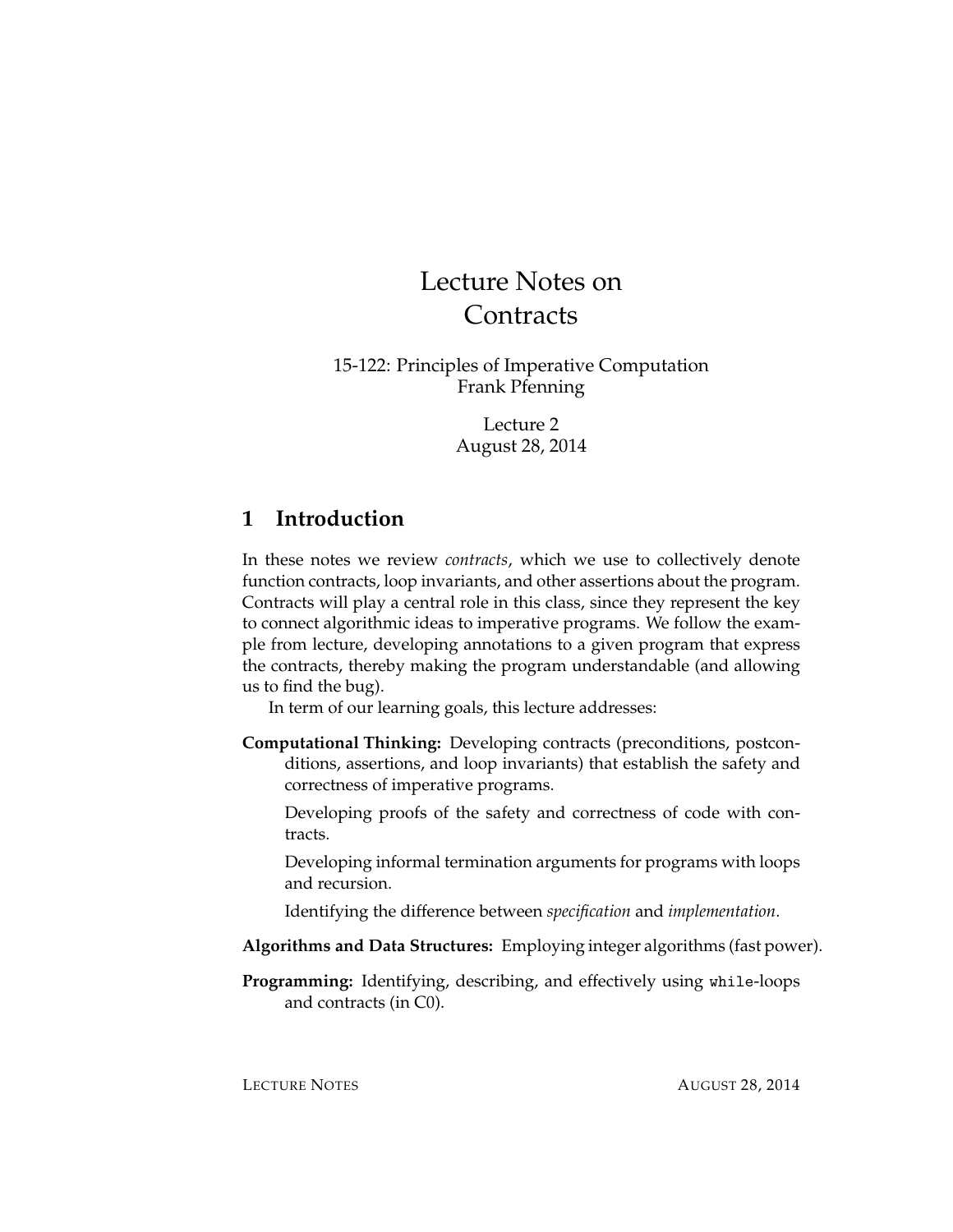If you have not seen this example, we invite you to read this section by section to see how much of the story you can figure out on your own before moving on to the next section.

# **2 A Mysterious Program**

You are a new employee in a company, and a colleague comes to you with the following program, written by your predecessor who was summarily fired for being a poor programmer. Your colleague claims he has tracked a bug in a larger project to this function. It is your job to find and correct this bug.

```
int f (int x, int y) {
 int r = 1;
 while (y > 1) {
   if (y \, % 2 == 1) {
      r = x * r;}
   x = x * x;y = y / 2;}
 return r * x;
}
```
Before you read on, you might examine this program for a while to try to determine what it does, or is supposed to do, and see if you can spot the problem.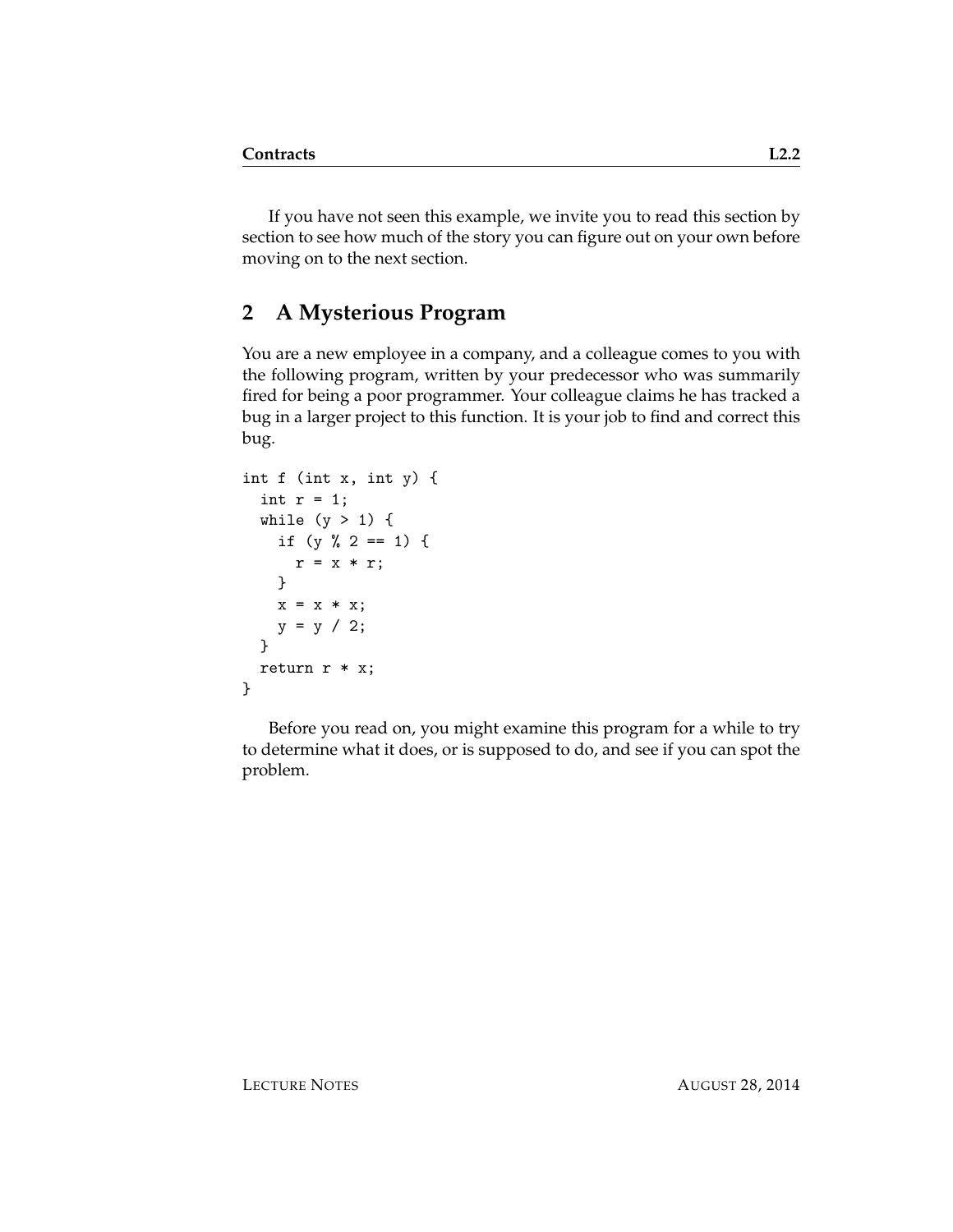# **3 Forming a Conjecture**

The first step it to execute the program on some input values to see its results. The code is in a file called [mystery2.c0](http://www.cs.cmu.edu/~fp/courses/15122-f14/lectures/01-overview/mystery2.c0) so we invoke the coin interpreter to let us experiment with code.

```
% coin mystery2.c0
C0 interpreter (coin) 0.3.2 'Nickel' (r256, Thu Jan 3 14:18:03 EST 2013)
Type '#help' for help or '#quit' to exit.
-->
```
At this point we can type in statements and they will be executed. One form of statement is an expression, in which case coin will show its value. For example:

--> 3+8; 11 (int) -->

We can also use the functions in the files that we loaded when we started coin. In this case, the mystery function is called f, so we can evaluate it on some arguments.

```
\leftarrow + f(2,3);
8 (int)
\leftarrow + f(2,4);16 (int)
\leftarrow + f(1,7);
1 (int)
\leftarrow + f(3,2);
9 (int)
-->
```
Can you form a conjecture from these values?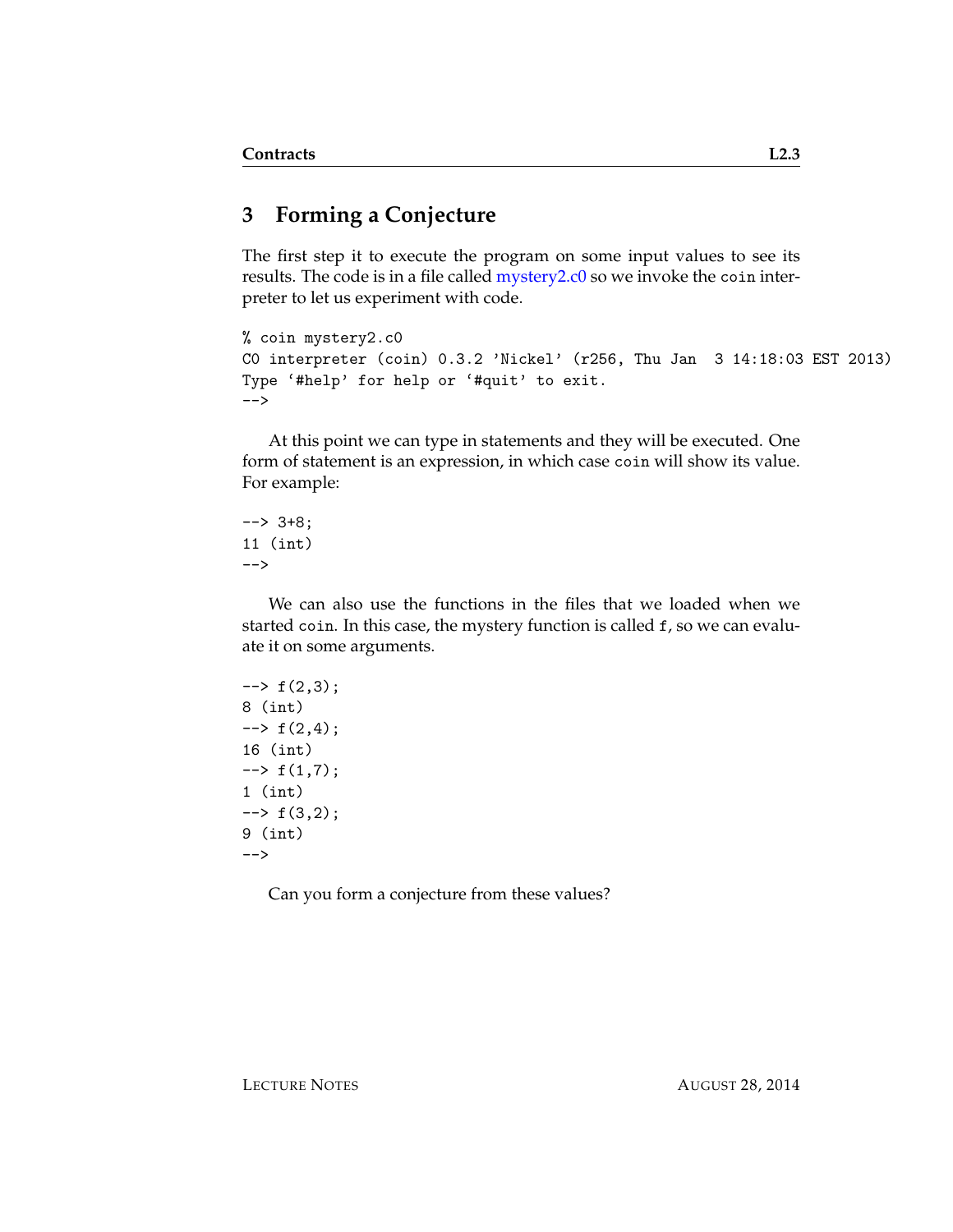From these and similar examples, you might form the conjecture that  $f(x, y) = x^y$ , that is, x to the power y. One can confirm that with a few more values, such as

 $\rightarrow$  f(-2,3); -8 (int)  $\rightarrow$  f(2,8); 256 (int)  $\leftarrow$  +  $f(2,10)$ ; 1024 (int) -->

It seems to work out! Our next task is to see why this function actually computes the power function. Understanding this is necessary so we can try to find the error and correct it.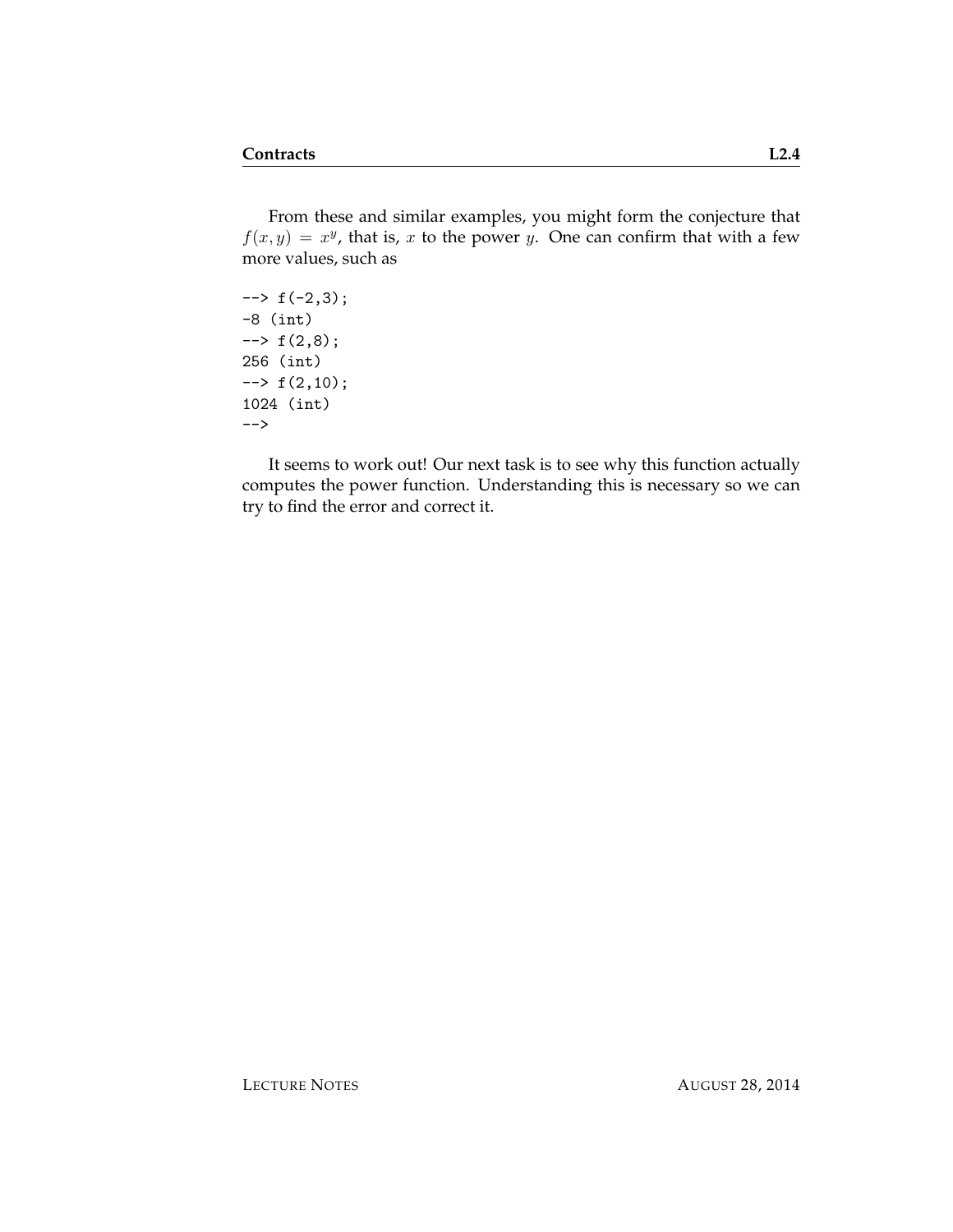#### **4 Finding a Loop Invariant**

Now we start to look inside the function and see how it computes.

```
int f (int x, int y) {
  int r = 1;
  while (y > 1) {
    if (y \, % \, 2 == 1) \, {\mathfrak{t}}r = x * r;}
    x = x * x;y = y / 2;}
  return r * x;
}
```
We notice the conditional

```
if (y \, % \, 2 == 1) \, {\mathfrak{t}}r = x * r;}
```
The condition tests if  $y$  modulo 2 is 1. For positive  $y$ , this is true if  $y$  is odd. We also observe that in the loop body,  $y$  must indeed be positive so this is a correct test for whether  $y$  is odd.

Each time around the loop we divide  $y$  by 2, using integer division (which rounds towards 0). It is exact division if  $y$  is even. If  $y$  starts as a power of 2, it will remain even throughout the iteration. In this case  $r$ will remain 1 throughout the execution of the function. Let's tabulate how the loop works for  $x = 2$  and  $y = 8$ . But at which point in the program do we tabulate the values? It turns out generally the best place for a loop is *just before the exit condition is tested*. By *iteration 0* we mean when we enter the loop the first time and test the condition; *iteration 1* is after the loop body has been traversed once and we are looking again at the exit condition, etc.

| iteration | $\boldsymbol{x}$ | $\boldsymbol{y}$ |  |
|-----------|------------------|------------------|--|
|           | $\overline{2}$   | 8                |  |
|           |                  | 4                |  |
| 2         | 16               | 2                |  |
| 3         | 256              |                  |  |

After 3 iterations,  $x = 256$  and  $y = 1$ , so the loop condition  $y > 1$  becomes false and we exit the loop. We return  $r * x = 256$ .

LECTURE NOTES AUGUST 28, 2014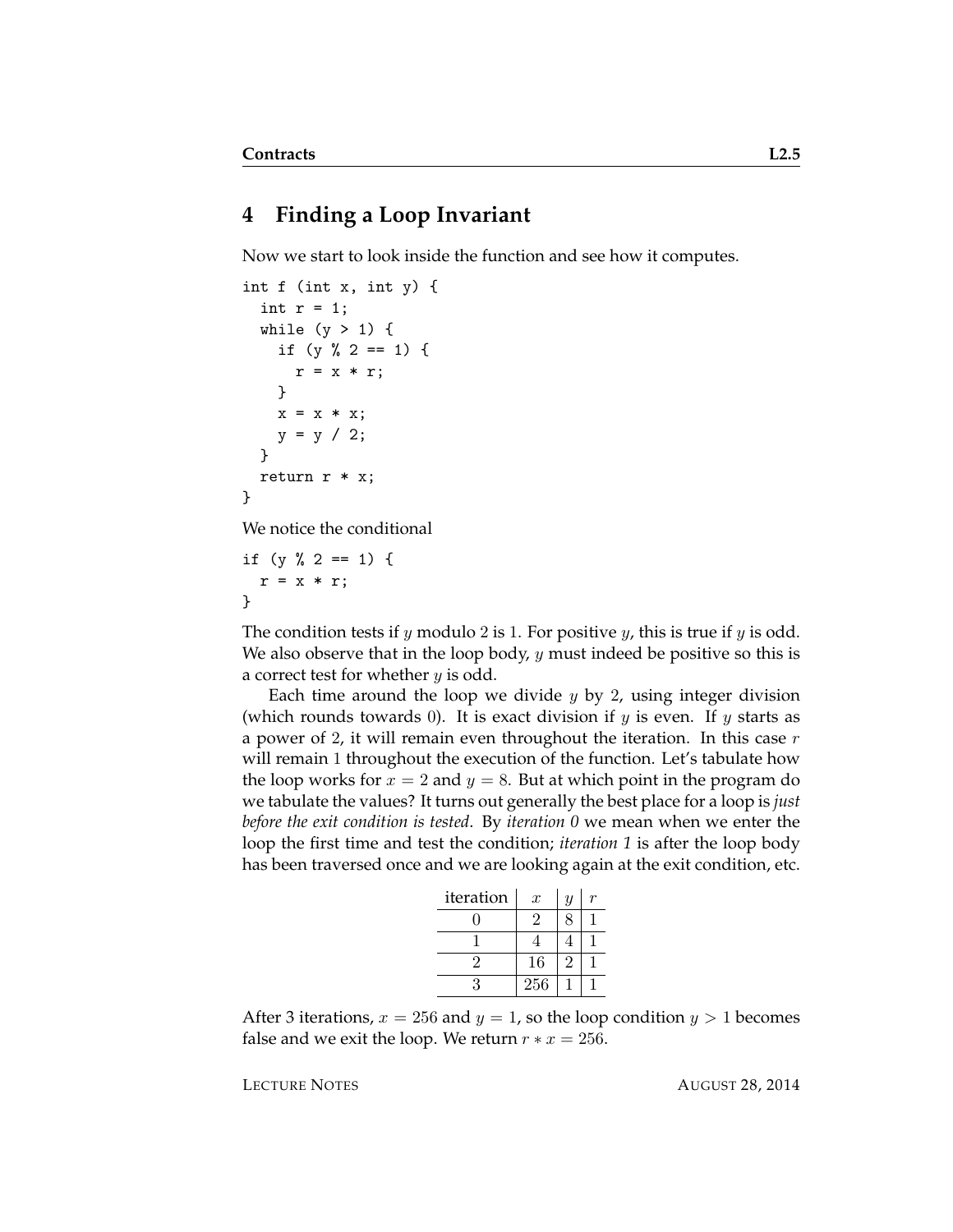To understand *why* this loop works we need to find a so-called *loop invariant*: a quantity that does not change throughout the loop. In this example, when y is a power of 2 then r is a loop invariant. Can you see a loop invariant involving just  $x$  and  $y$ ?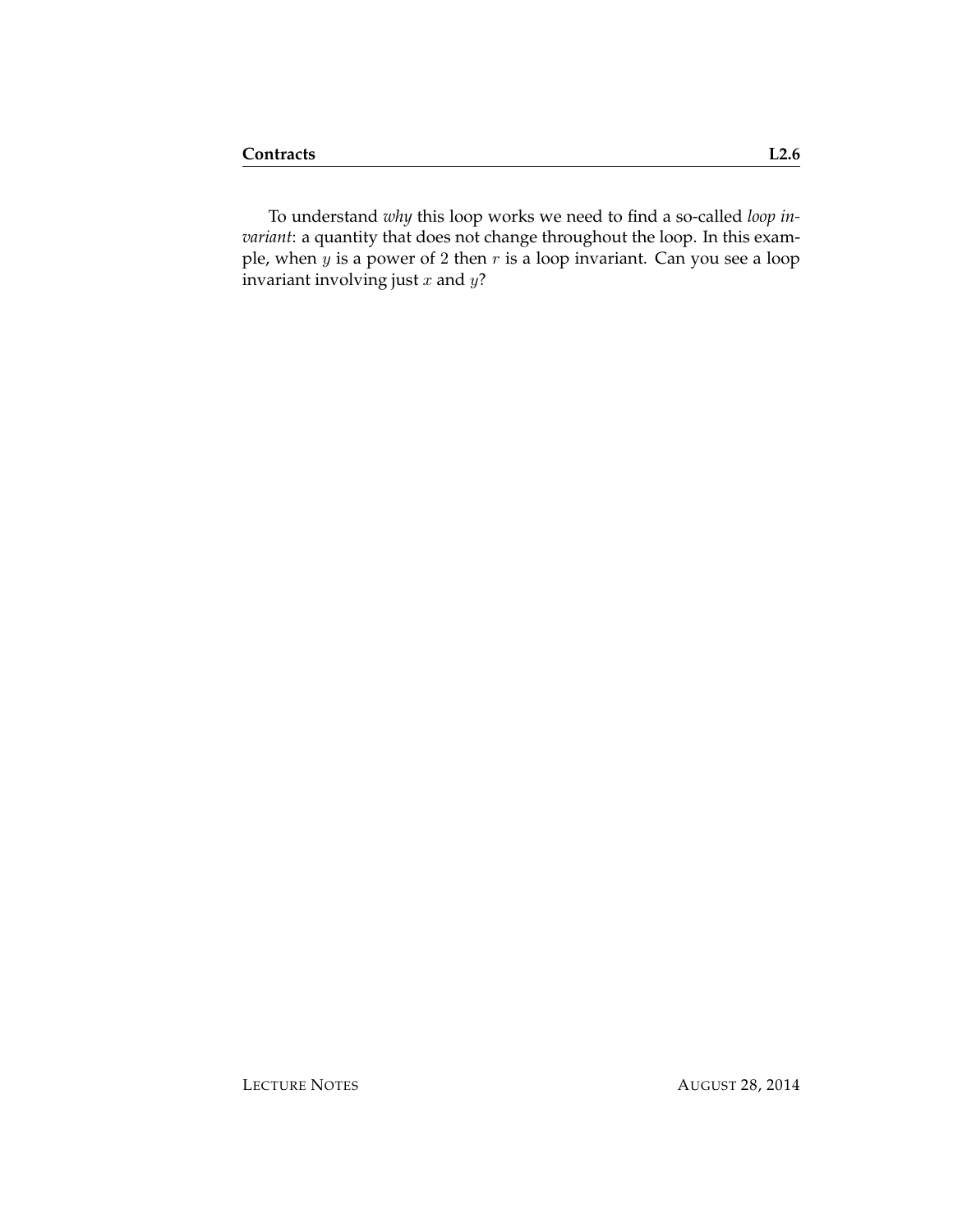Going back to our earlier conjecture, we are trying to show that this function computes  $x^y$ . Interestingly, after every iteration of the loop, this quantity is exactly the same! Before the first iteration it is  $2^8 = 256$ . After the first iteration it is  $4^4 = 256$ . After the second iteration it is  $16^2 = 256$ . After the third iteration is it is  $256<sup>1</sup> = 256$ . Let's note it down in the table.

| iteration | $\boldsymbol{x}$ | $\overline{y}$ | r | $x^y$ |
|-----------|------------------|----------------|---|-------|
|           | 2                | 8              |   | 256   |
|           |                  |                |   | 256   |
|           | 16               | 2              |   | 256   |
| 3         | 256              |                |   | 256   |

Still concentrating on this special case where  $y$  is a power of 2, let's see if we can use the invariant to show that the function is correct.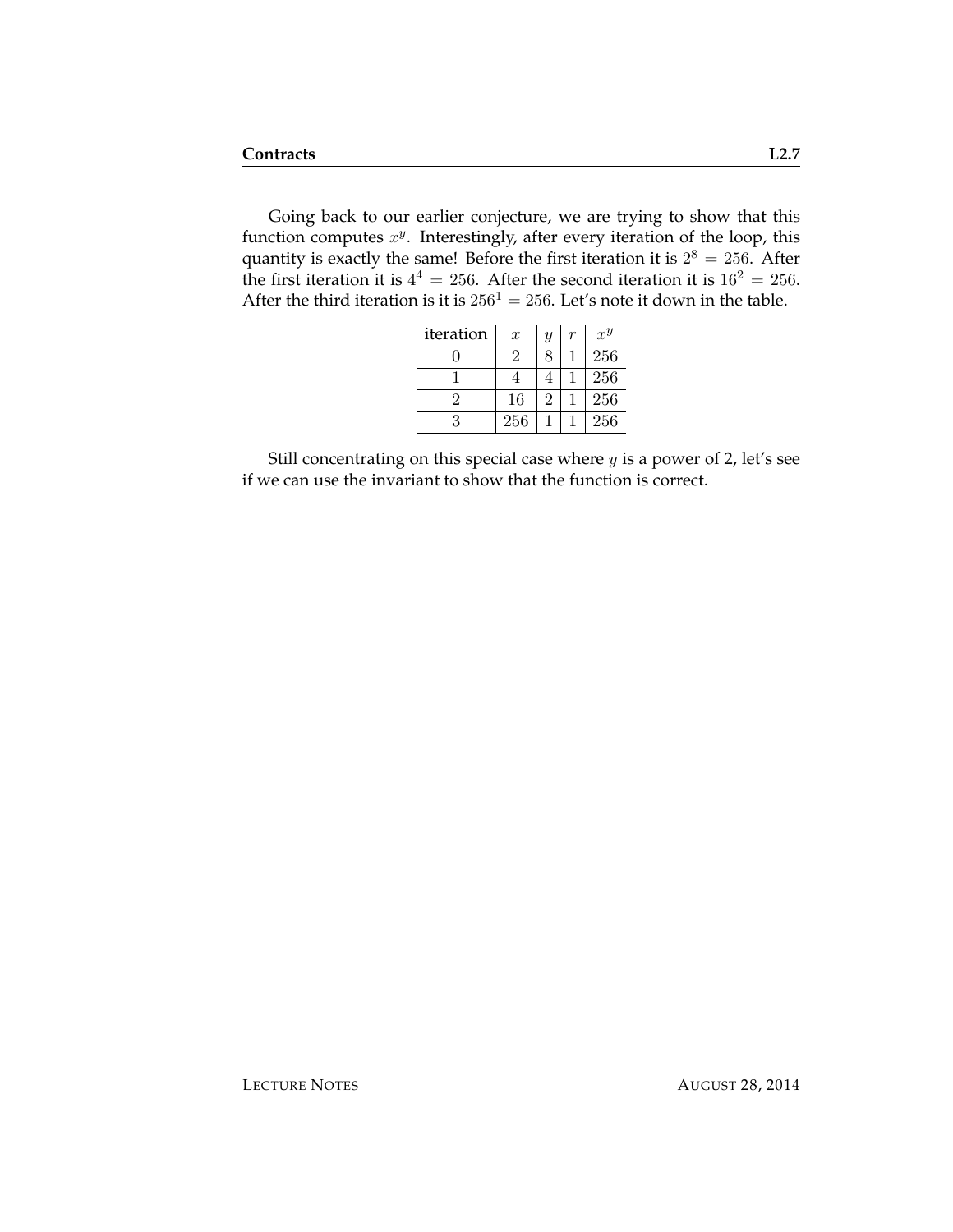#### **5 Proving the Loop Invariant**

To show that the quantity  $x^y$  is a loop invariant, we have to prove that if we execute the loop body once,  $x^y$  before will be equal to  $x^y$  after. We cannot write this as  $x^y = x^y$ , because that is of course always true, speaking mathematically. Mathematics does not understand the idea of assigning a new value to a variable. The general convention we follow is to add a prime (') to the name of a variable to denote its value after an iteration.

So assume we have  $x$  and  $y$ , and  $y$  is a power of 2. After one iteration we have  $x' = x * x$  and  $y' = y/2$ . To show that  $x^y$  is loop invariant, we have to show that  $x^y = x'^{y'}$ . So let's calculate:

|  |                   | $x'^{y'} = (x * x)^{y/2}$ By definition of x' and y' |
|--|-------------------|------------------------------------------------------|
|  | $=$ $(x^2)^{y/2}$ | Since $a * a = a^2$                                  |
|  | $= x^{2*(y/2)}$   | Since $(a^b)^c = a^{b*c}$                            |
|  | $=$ $x^y$         | Since $2 * (a/2) = a$ when a is even                 |

Moreover, if y is a power of 2, then  $y' = y/2$  is also a power of 2 (subtracting 1 from the exponent).

We have confirmed that  $x^y$  is loop invariant if  $y$  is a power of 2. Does this help us to ascertain that the function is *correct* when y is a power of two?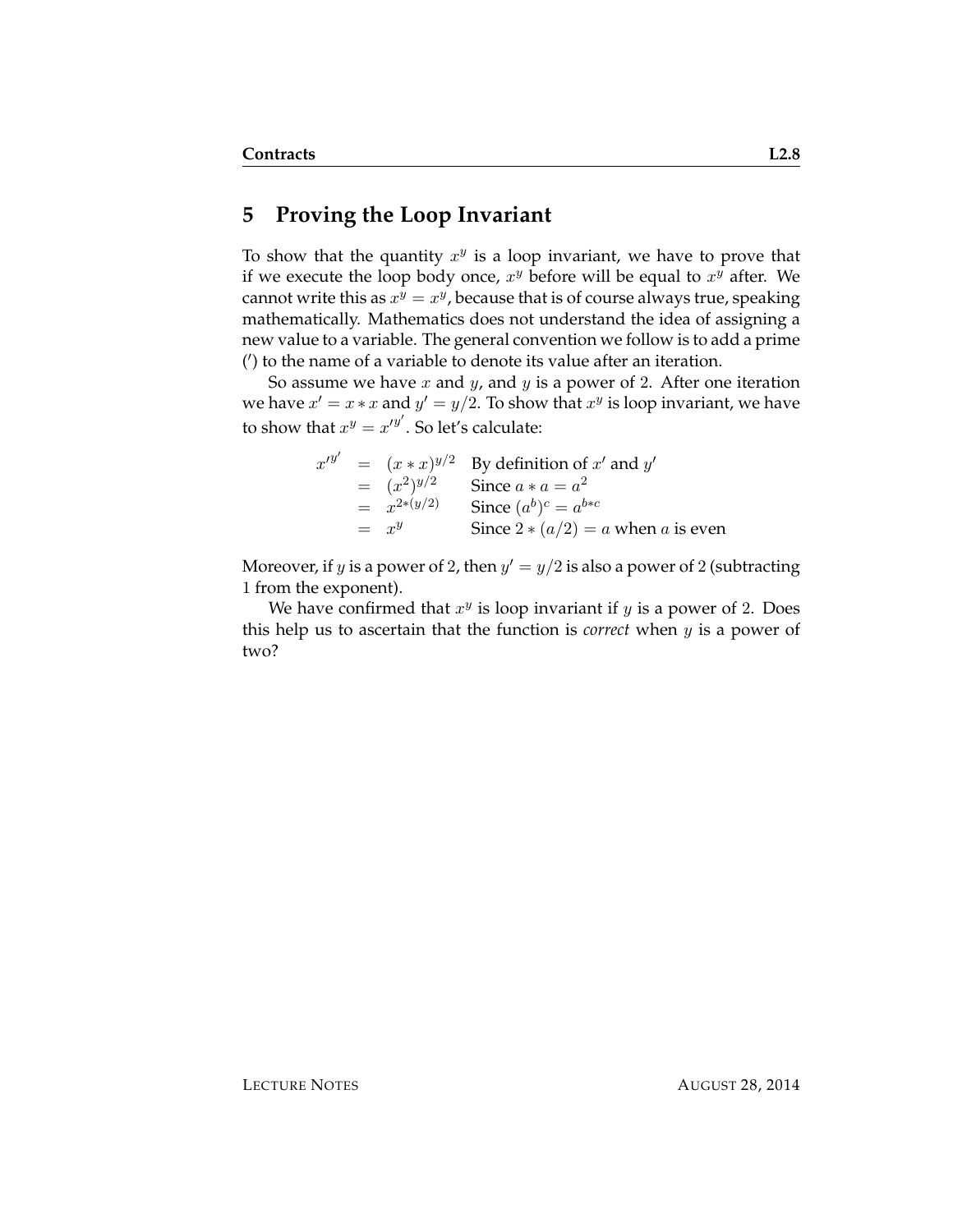### **6 Loop Invariant Implies Postcondition**

The postcondition of a function is usually a statement about the result it returns. Here, the postcondition is that  $f(x, y) = x^y$ . Let's recall the function:

```
int f (int x, int y) {
  int r = 1;
 while (y > 1) {
   if (y % 2 == 1) {
     r = x * r;}
   x = x * x;y = y / 2;}
 return r * x;
}
```
If y is a power of 2, then the quantity  $x^y$  never changes in the loop (as we have just shown). Also, in that case  $r$  never changes, remaining equal to 1. When we exit the loop,  $y = 1$  because y starts out as some (positive) power of 2 and is divided by 2 every time around loop. So then

 $r * x = 1 * x = x = x^1 = x^y$ 

so we return the correct result,  $x^y$ !

By using two loop invariant expressions  $(r$  and  $x<sup>y</sup>)$  we were able to show that the function returns the correct answer if it does return an answer. Does the loop always terminate?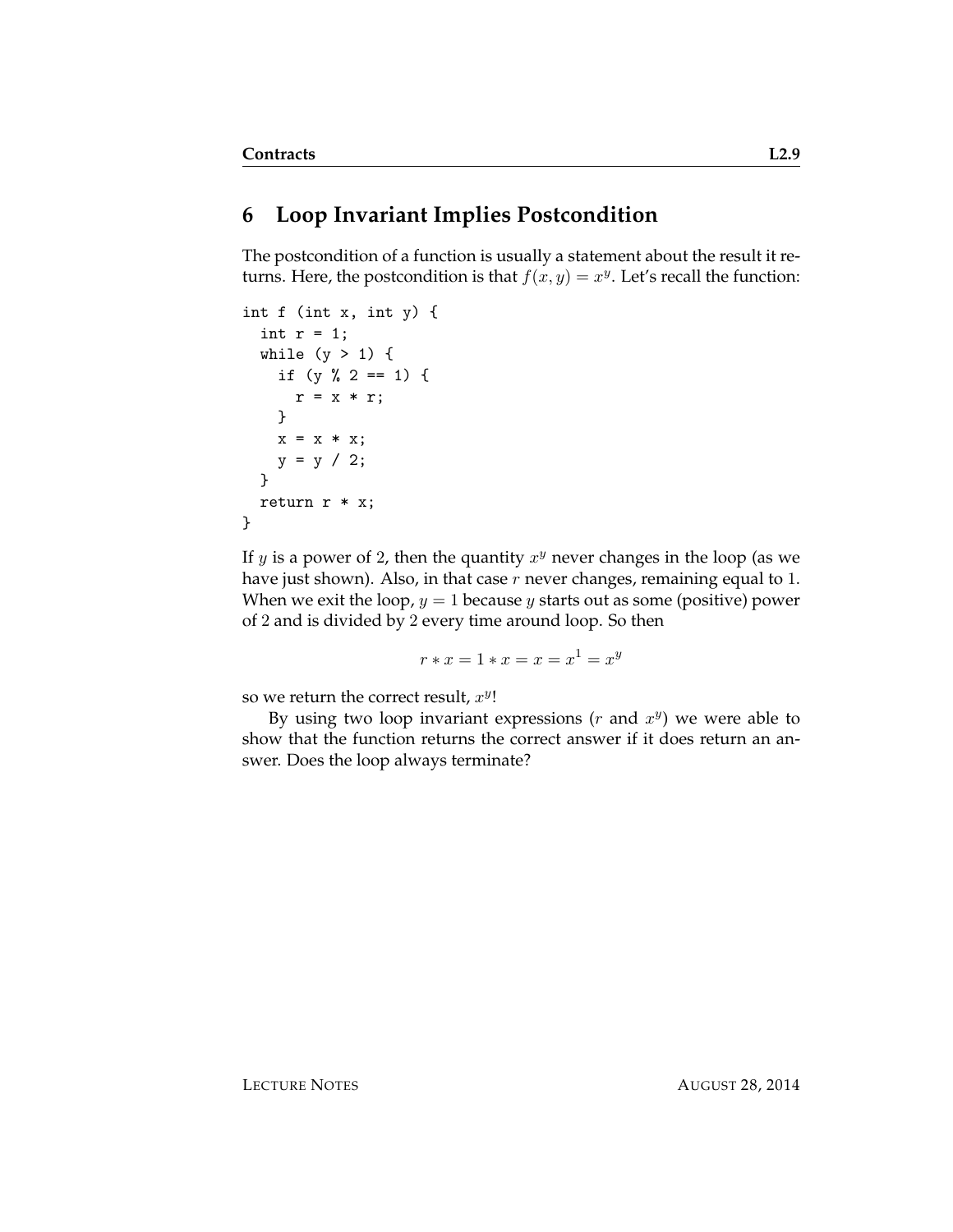### **7 Termination**

In this case it is easy to see that the loop always terminates, because if we start with  $y = 2^n$  we go around the loop exactly *n* times before  $y = 2^{n-n} = 1$ and we exit the loop. We used here that  $(2^k)/2 = 2^{k-1}$  for  $k \geq 1$ .

Our next challenge then will be to extend this result to arbitrary  $y$ . Before we do this, now that we have some positive results, let's try to see if we find some counterexample since the function is supposed to have a bug somewhere!

Please try to find a counterexample to the conjecture that  $f(x, y) = x^y$ before you move on, taking the above information into account.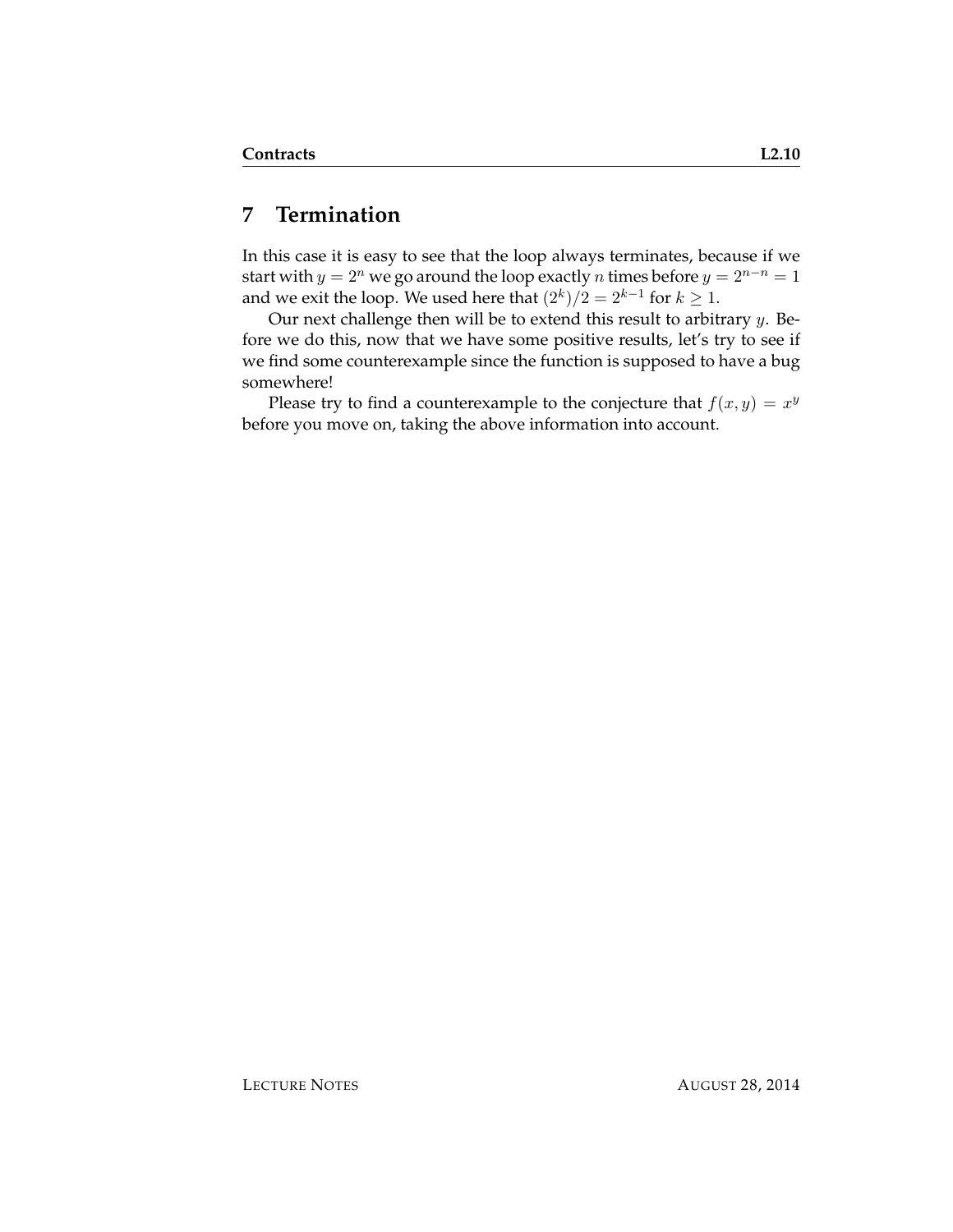# **8 A Counterexample**

We don't have to look at powers of  $2 -$  we already know the function works correctly there. Some of the earlier examples were not powers of two, and the function still worked:

 $\leftarrow$  +  $f(2,3);$ 8 (int)  $\leftarrow$  +  $\left( -2, 3 \right)$ ; -8 (int)  $\rightarrow$  f(2,1); 2 (int) -->

What about 0, or negative exponents?

 $\leftarrow$  +  $f(2,0);$ 2 (int)  $\leftarrow$   $\rightarrow$  f(2,-1); 2 (int) -->

Looks like we have found at least two problems.  $2^0 = 1$ , so the answer 2 is definitely incorrect.  $2^{-1} = 1/2$  so one might argue it should return  $0$ . Or one might argue in the absence of fractions (we are working with integers), a negative exponent does not make sense. In any case,  $f(2, -1)$  should certainly not return 2.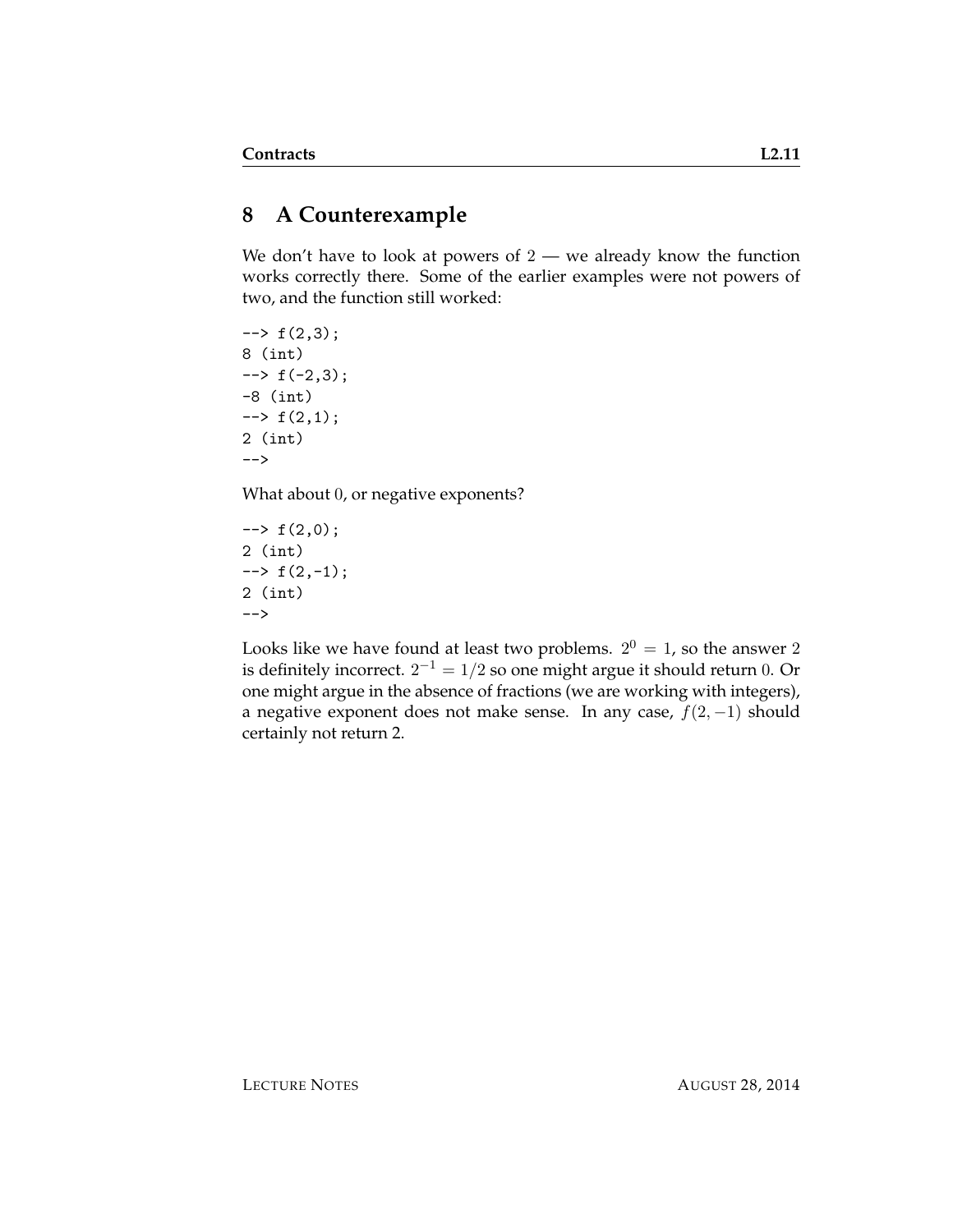# **9 Imposing a Precondition**

Let's go back to a *mathematical* definition of the power function  $x^y$  on integers  $x$  and  $y$ . We define:

> $x^0$  $=$  1  $x^{y+1} = x * x^y$  for  $y \ge 0$

In this form it remains undefined for negative exponents. In programming, this is captured as a *precondition*: we require that the second argument to f not be negative. Preconditions are written as //@requires and come before the body of the function.

```
int f (int x, int y)
//@requires y \ge 0;
{
  int r = 1;
  while (y > 1) {
    if (y \, % \, 2 == 1) \, {\mathfrak{t}}r = x * r;}
    x = x * x;y = y / 2;}
  return r * x;
}
```
This is the first part of what we call the *function contract*. It expresses what the function requires of any client that calls it, namely that the second argument is positive. It is an error to call it with a negative argument; no promises are made about what the function might return otherwise. It might even abort the computation due to a contract violation.

But a contract usually has two sides. What does  $f$  promise? We know it promises to compute the exponential function, so this should be formally expressed.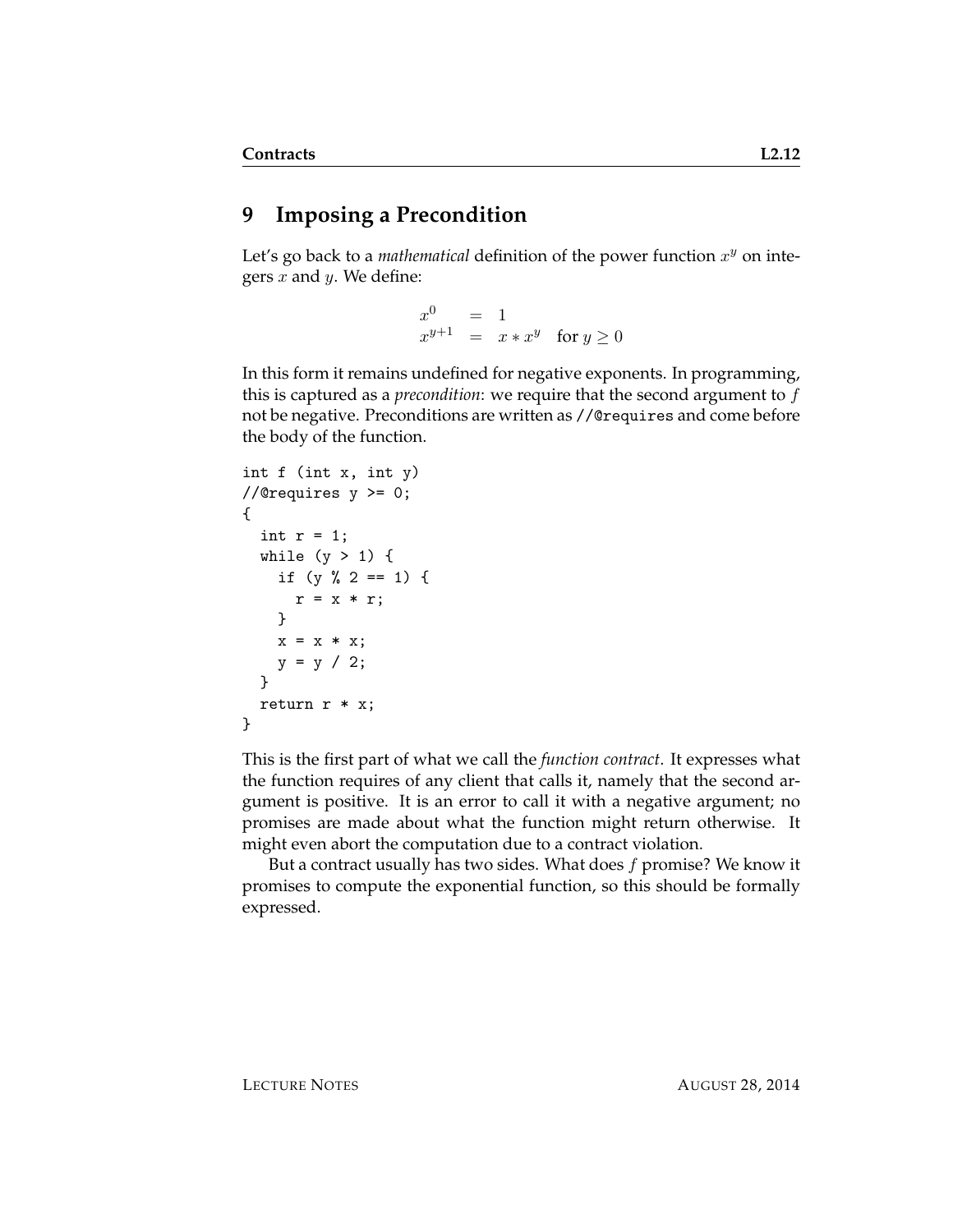#### **10 Promising a Postcondition**

The C0 language does not have a built-in power function. So we need to write it explicitly ourselves. But wait! Isn't that what  $f$  is supposed to do? The idea in this and many other examples to capture a specification in the simplest possible form, even if it may not be computationally efficient, and then promise in the postcondition to satisfy this simple specification. Here, we can transcribe the mathematical definition into a recursive function.

```
int POW (int x, int y)
//@requires y >= 0;
{
  if (y == 0)return 1;
  else
    return x * POW(x, y-1);}
```
In the rest of the lecture we often silently go back and forth between  $x^y$ and  $POW(x, y)$ . Now we incorporate POW into a formal postcondition for the function. Postconditions have the form  $//@$ ensures e;, where  $e$  is a boolean expression. They are also written before the function body, by convention after the preconditions. Postconditions can use a special variable \result to refer to the value returned by the function.

```
int f (int x, int y)
//@requires y \ge 0;
//@ensures \result == POW(x,y);
{
  int r = 1;
 while (y > 1) {
   if (y % 2 == 1) {
      r = x * r;}
   x = x * x;y = y / 2;}
 return r * x;
}
```
Note that as far as the function  $f$  is concerned, if we are considering calling it we do not need to look at its body at all. Just looking at the pre-

LECTURE NOTES AUGUST 28, 2014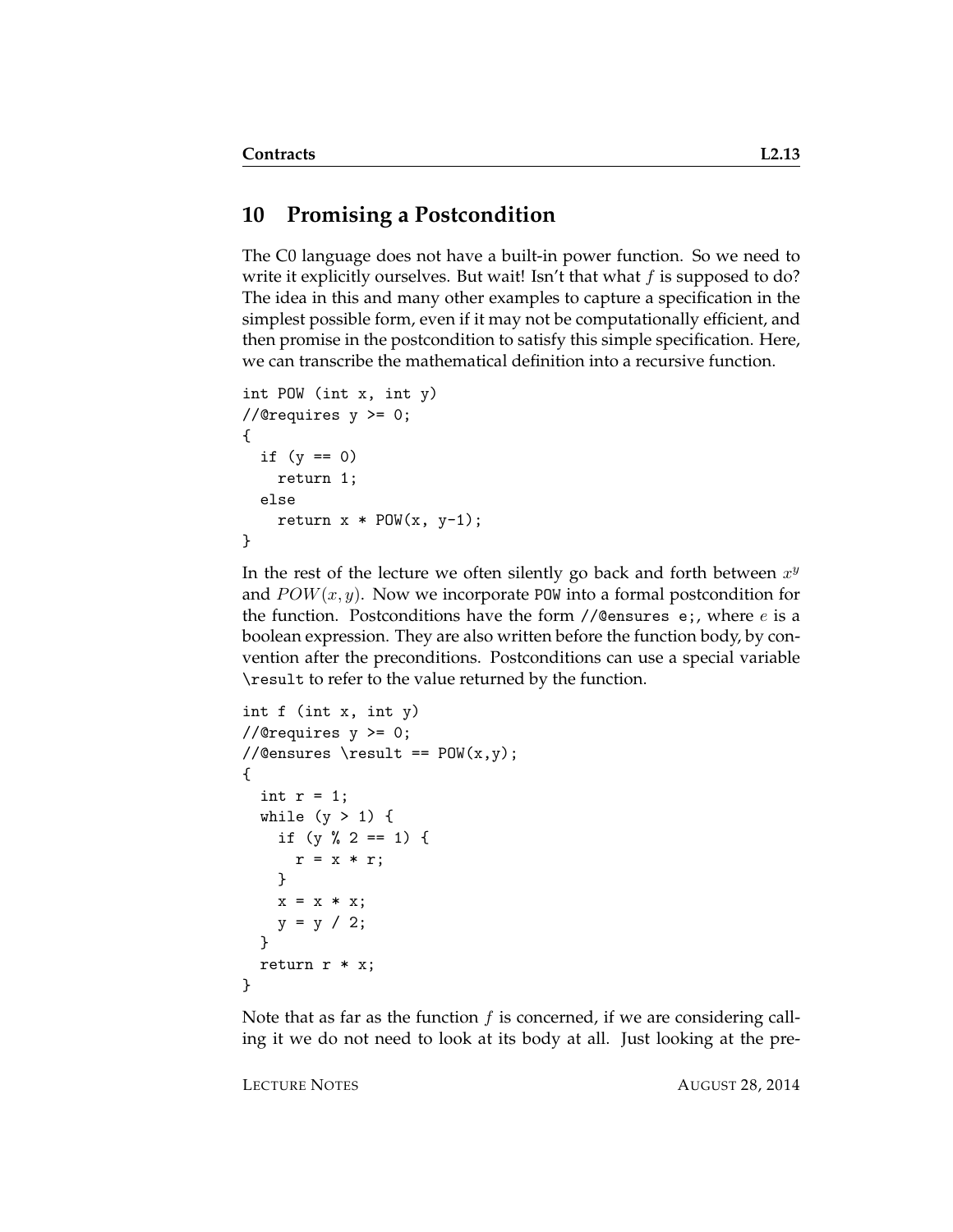and post-conditions (the @requires and @ensures clauses), tells us everything we need to know. As long as we adhere to our contract and pass f a nonnegative y, then  $f$  will adhere to its contract and return  $x^y$ .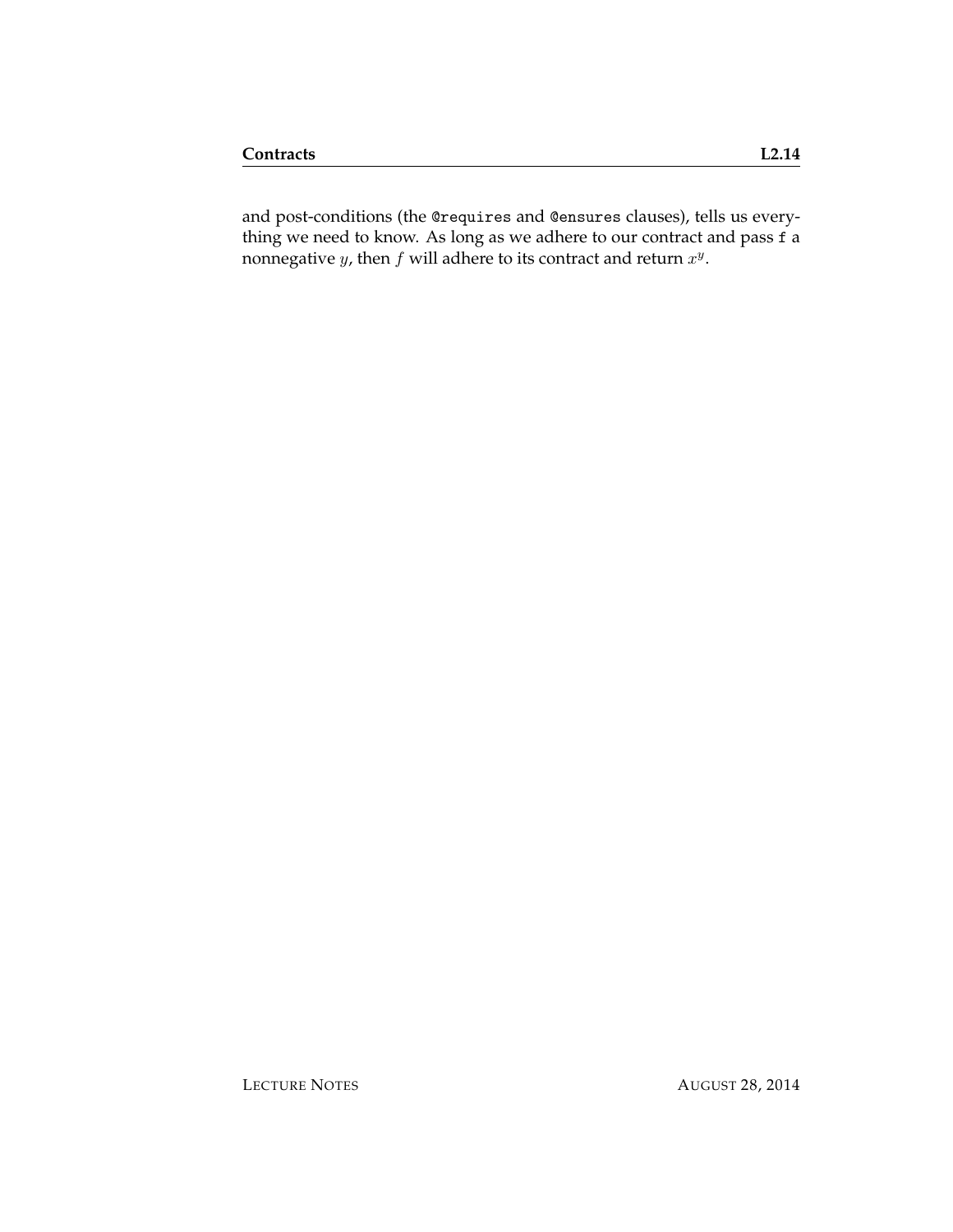# **11 Dynamically Checking Contracts**

During the program development phase, we can instruct the C0 compiler or interpreter to check adherence to contracts. This is done with the -d flag on the command line, which stands for *dynamic checking*. Let's see how the implementation now reacts to correct and incorrect inputs, assuming we have added POW as well as pre- and postconditions as shown above.

```
% coin solution2a.c0 -d
foo.c0:10.5-10.6:error:cannot assign to variable 'x'
 used in @ensures annotation
    x = x * x;\tilde{ }Unable to load files, exiting...
%
```
The error is that we are changing the value of x in the body of the loop, while the postcondition refers to  $x$ . If it were allowed, it would violate the principle that we need to look only at the contract when calling the function, because assignments to  $x$  change the meaning of the postcondition. We want  $\text{result}$  == POW(x,y) for the *original* x and y we passed as arguments to f and not the values x and y might hold at the end of the function.

We therefore change the function body, creating auxiliary variables  $b$ (for base) and  $e$  (for exponent) to replace  $x$  and  $y$  which we leave unchanged.

```
int f (int x, int y)
//@requires y \ge 0;
//@ensures \result == POW(x, y);
{
  int r = 1;
  int b = x; /* base */
  int e = y; /* exponent */
  while (e > 1) {
    if (e \frac{9}{2} 2 == 1) {
      r = b * r;
    }
    b = b * b;e = e / 2;}
  return r * b;
}
```
LECTURE NOTES AUGUST 28, 2014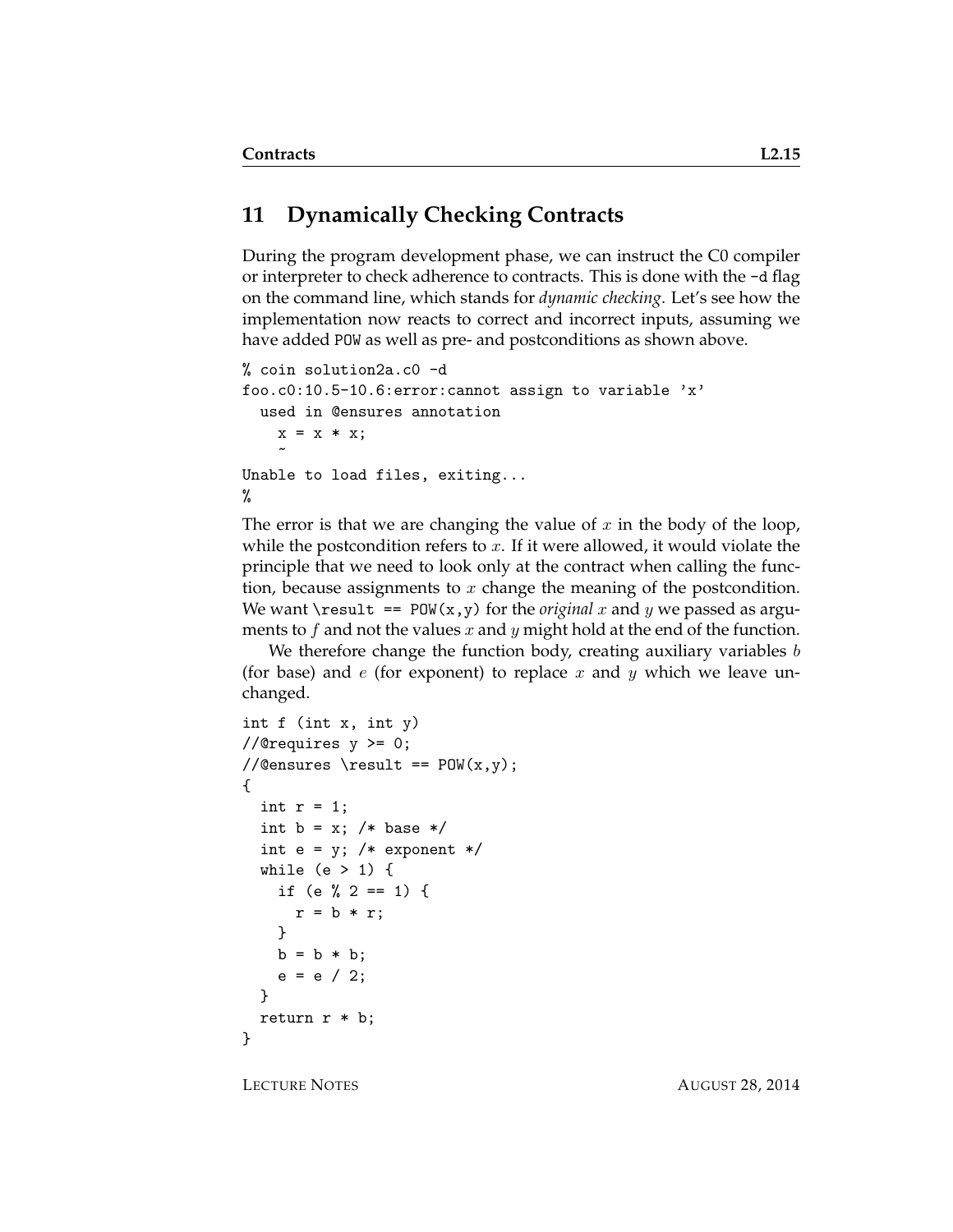Now invoking the interpreter with -d works correctly when we return the right answer, but raises an exception if we give it arguments where we know the function to be incorrect, or arguments that violate the precondition to the function.

```
% coin solution2b.c0 -d
C0 interpreter (coin) 0.3.2 'Nickel' (r256, Thu Jan 3 14:18:03 EST 2013)
Type '#help' for help or '#quit' to exit.
\leftarrow + f(3,2);
9 (int)
\leftarrow \rightarrow f(3,-1);
foo.c0:12.4-12.20: @requires annotation failed
Last position: foo.c0:12.4-12.20
                f from <stdio>:1.1-1.8
\leftarrow + f(2,0);
foo.c0:13.4-13.32: @ensures annotation failed
Last position: foo.c0:13.4-13.32
                f from <stdio>:1.1-1.7
-->
```
The fact that @requires annotation fails in the second example call means that our call is to blame, not  $f$ . The fact that the @ensures annotation fails in the third example call means the function  $f$  does not satisfy its contract and is therefore to blame.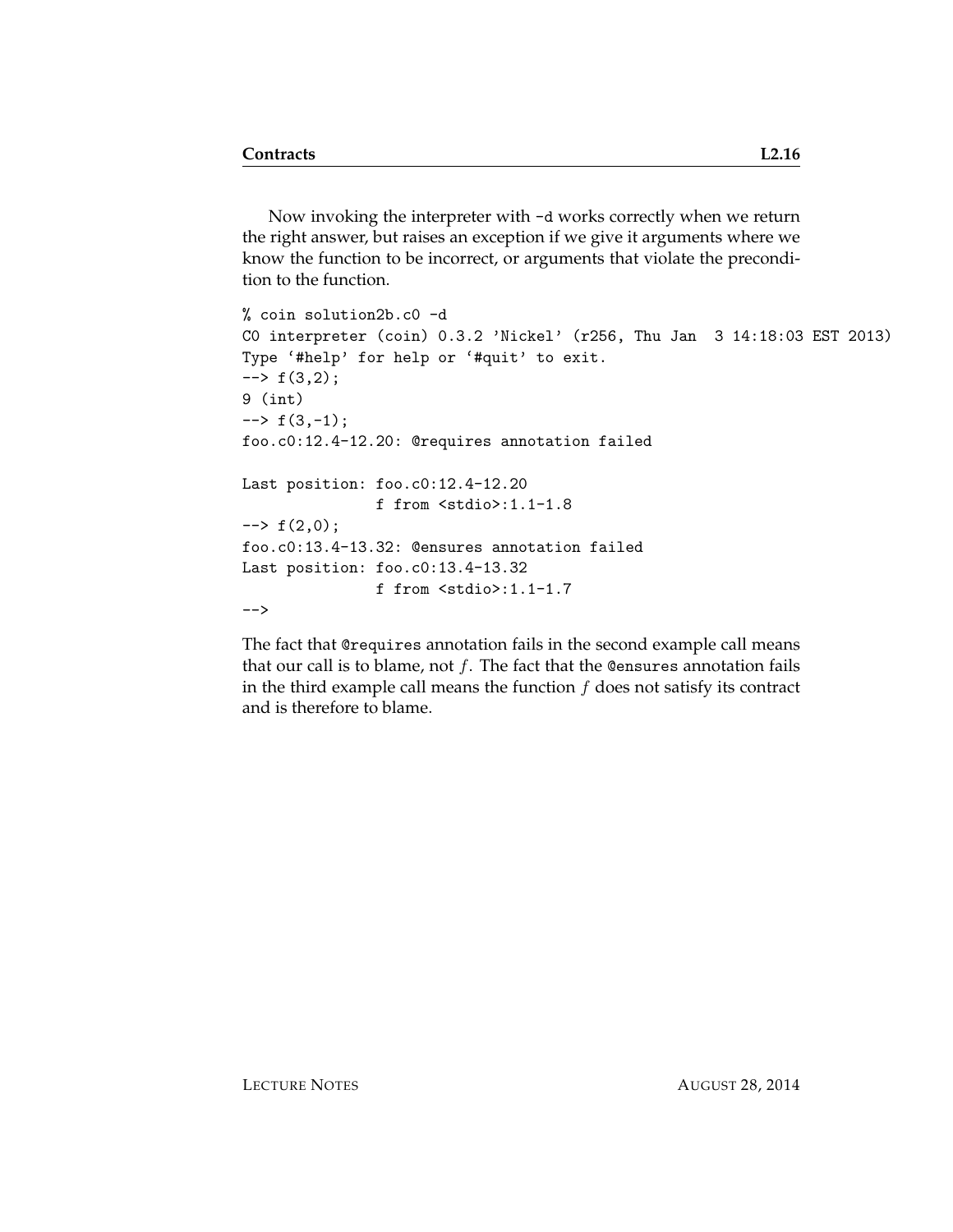### **12 Generalizing the Loop Invariant**

Before fixing the bug with an exponent of 0, let's figure out why the function apparently works when the exponent is odd. Our loop invariant so far only works when *y* is a power of 2. It uses the basic law that  $b^{2*c} = (b^2)^c =$  $(b * b)^c$  in the case where the exponent  $e = 2 * c$  is even.

What about the case where the exponent is odd? Then we are trying to compute  $b^{2*c+1}$ . With analogous reasoning to above we obtain  $b^{2*c+1} =$  $b * b^{2*c} = b * (b * b)^c$ . This means there is an additional factor of b in the answer. We see that we exactly multiply  $r$  by  $b$  in the case that  $e$  is odd!

```
int f (int x, int y)
//@requires y >= 0;
//Qensures \result == POW(x,y);{
  int r = 1;
  int b = x; /* base */
  int e = y; /* exponent */
 while (e > 1) {
    if (e % 2 == 1) {
     r = b * r;
   }
   b = b * b;e = e / 2;}
  return r * b;
}
```
What quantity remains invariant now, throughout the loop? Try to form a conjecture for a more general loop invariant before reading on.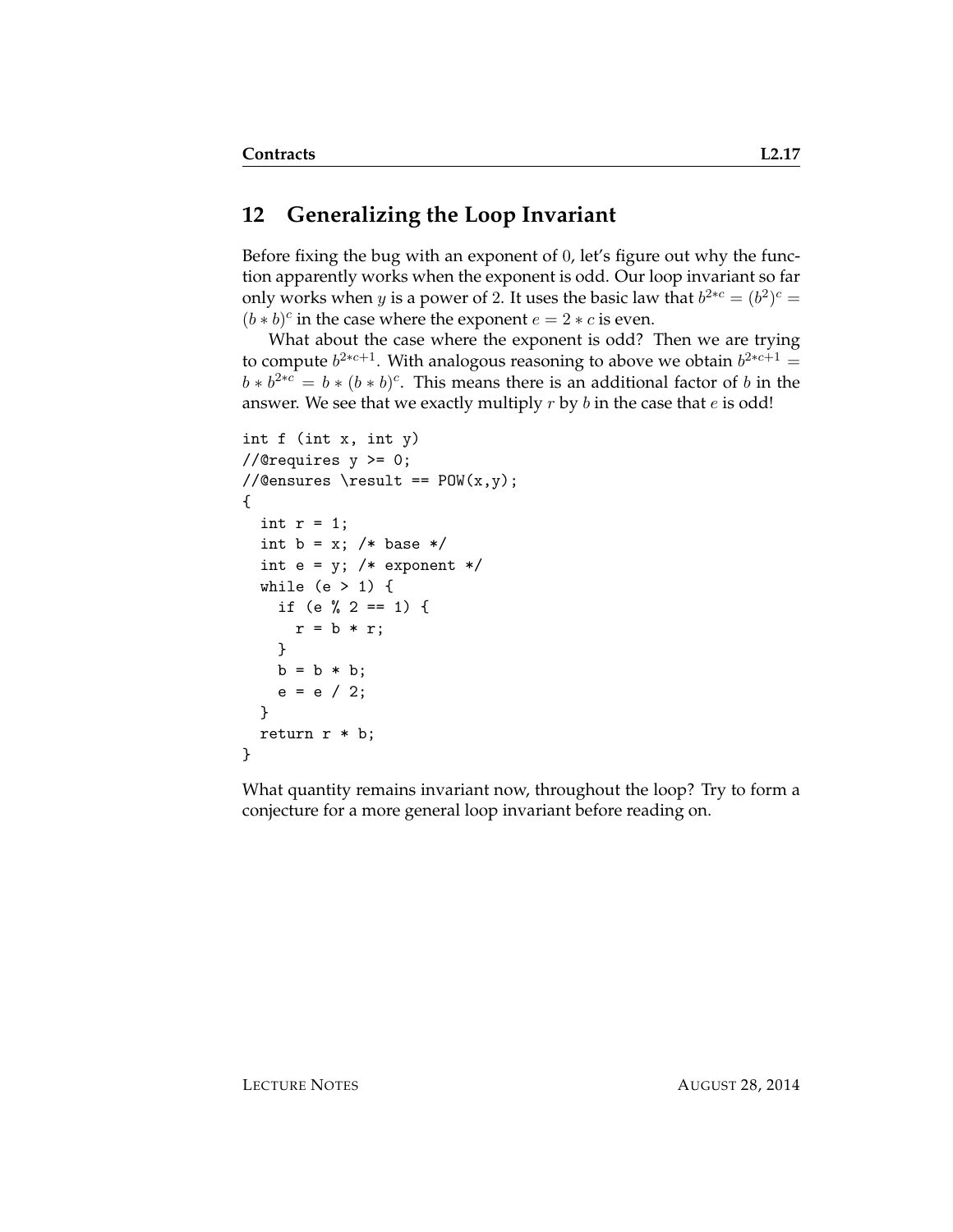Let's make a table again, this time to trace a call when the exponent is not a power of two, say, while computing  $2^7$  by calling  $f(2, 7)$ .

| iteration | b  | $\epsilon$ | hе  |
|-----------|----|------------|-----|
|           |    |            | 128 |
|           |    | 3          | 64  |
|           | 16 |            | 16  |

As we can see,  $b^e$  is not invariant, but  $r * b^e = 128$  is! The extra factor from the equation on the previous page is absorbed into  $r$ .

We now express this proposed invariant formally in C0. This requires the @loop\_invariant annotation. It must come immediately before the loop body, but it is checked just before the loop exit condition. We would like to say that the expression  $r * POW(b,e)$  is invariant, but this is not possible directly.

Loop invariants in C0 are *boolean* expressions which must be either true or false. We can achieve this by stating that  $r * POW(b, e) == POW(x, y)$ . Observe that x and y do not change in the loop, so this guarantees that r \* POW(b,e) never changes either. But it says a little more, stating what the invariant quantity is in term of the original function parameters.

```
int f (int x, int y)
//@requires y \ge 0;
//@ensures \result == POW(x, y);
{
  int r = 1;
  int b = x; /* base */
  int e = y; /* exponent */
  while (e > 1)//@loop_invariant r * POW(b, e) == POW(x, y);
    {
      if (e \frac{9}{2} == 1) {
        r = b * r;
      }
      b = b * b;e = e / 2;}
 return r * b;
}
```
LECTURE NOTES AUGUST 28, 2014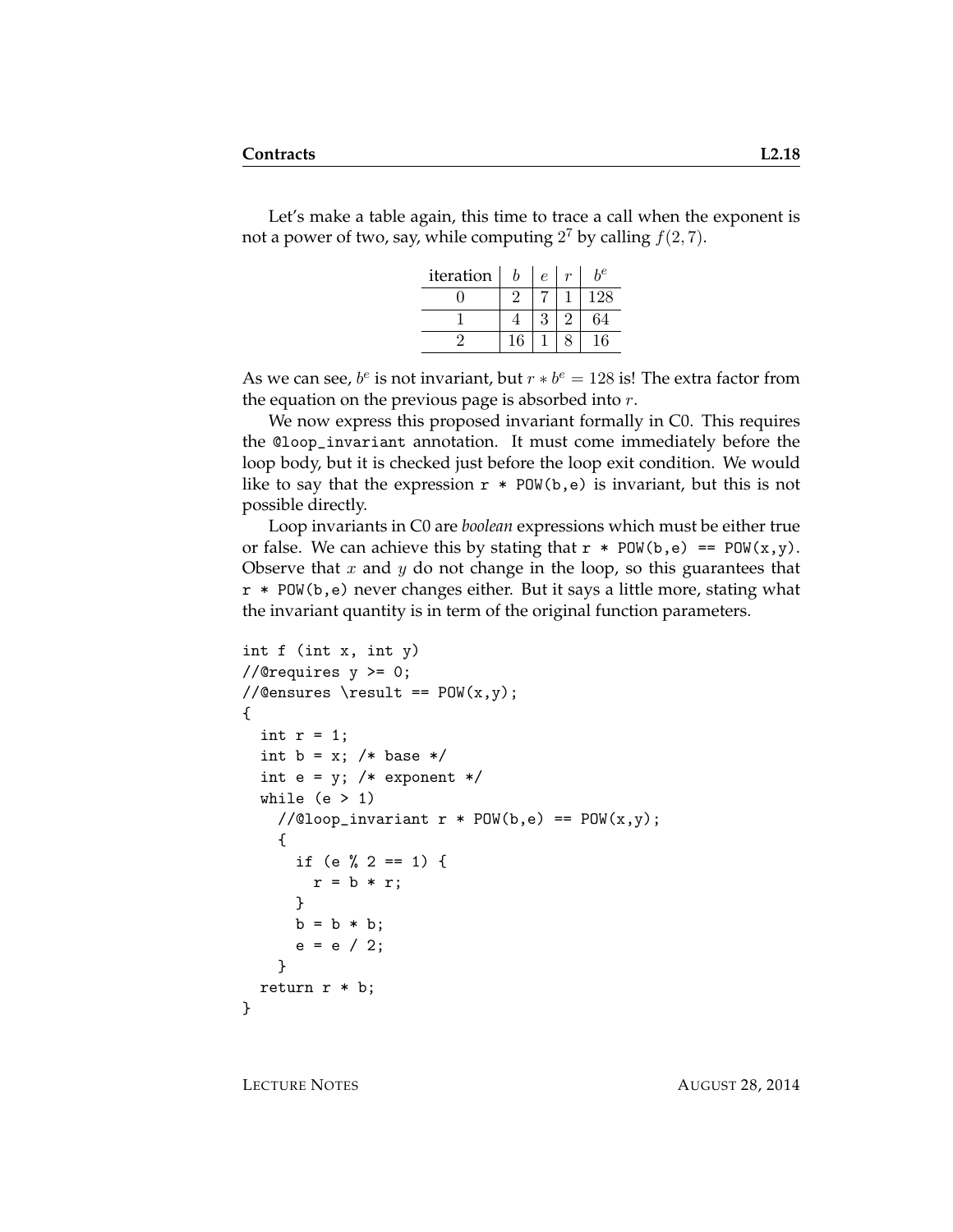### **13 Fixing the Function**

The bug we have discovered so far was for  $y = 0$ . In that case,  $e = 0$ so we never go through the loop. If we exit the loop and  $e = 1$ , then the loop invariant implies the function postcondition. To see this, note that we return  $r * b$  and  $r * b = r * b^1 = r * b^e = x^y$ , where the last equation is the loop invariant. When  $y$  (and therefore  $e$ ) is 0, however, this reasoning does not apply because we exit the loop and  $e = 0$ , not 1.

Think about how you might fix the function and its annotations before reading on.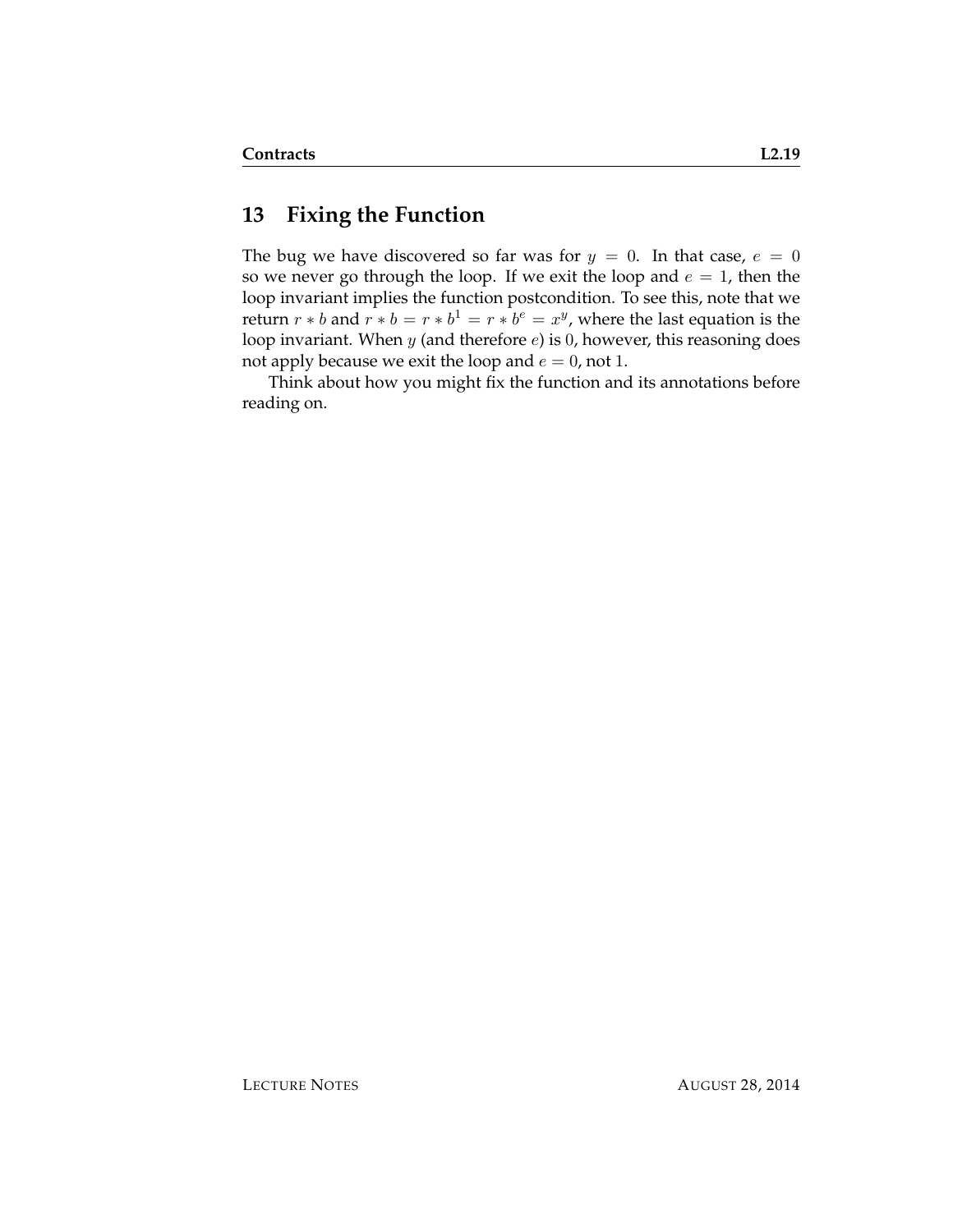We can fix it by carrying on with the while loop until  $e = 0$ . On the last iteration  $e$  is 1, which is odd, so we set  $r' = b * r$ . This means we now should return  $r'$  (the new  $r$ ) after the one additional iteration of the loop, and not  $r * b$ .

```
int f (int x, int y)
//@requires y >= 0;
//@ensures \result == POW(x,y);
{
  int r = 1;
  int b = x; /* base */
  int e = y; /* exponent */
  while (e > 0)//@loop_invariant r * POW(b, e) == POW(x, y);
    {
      if (e % 2 == 1) r = b * r;
     b = b * b;e = e / 2;}
  return r;
}
```
Now when the exponent  $y = 0$  we skip the loop body and return  $r = 1$ , which is the right answer for  $x^{0}$ ! Indeed:

```
% coin solution2d.c0 -d
Coin 0.2.3 "Penny" (r1478, Thu Jan 20 16:14:15 EST 2011)
Type '#help' for help or '#quit' to exit.
\leftarrow + f(2,0);1 (int)
-->
```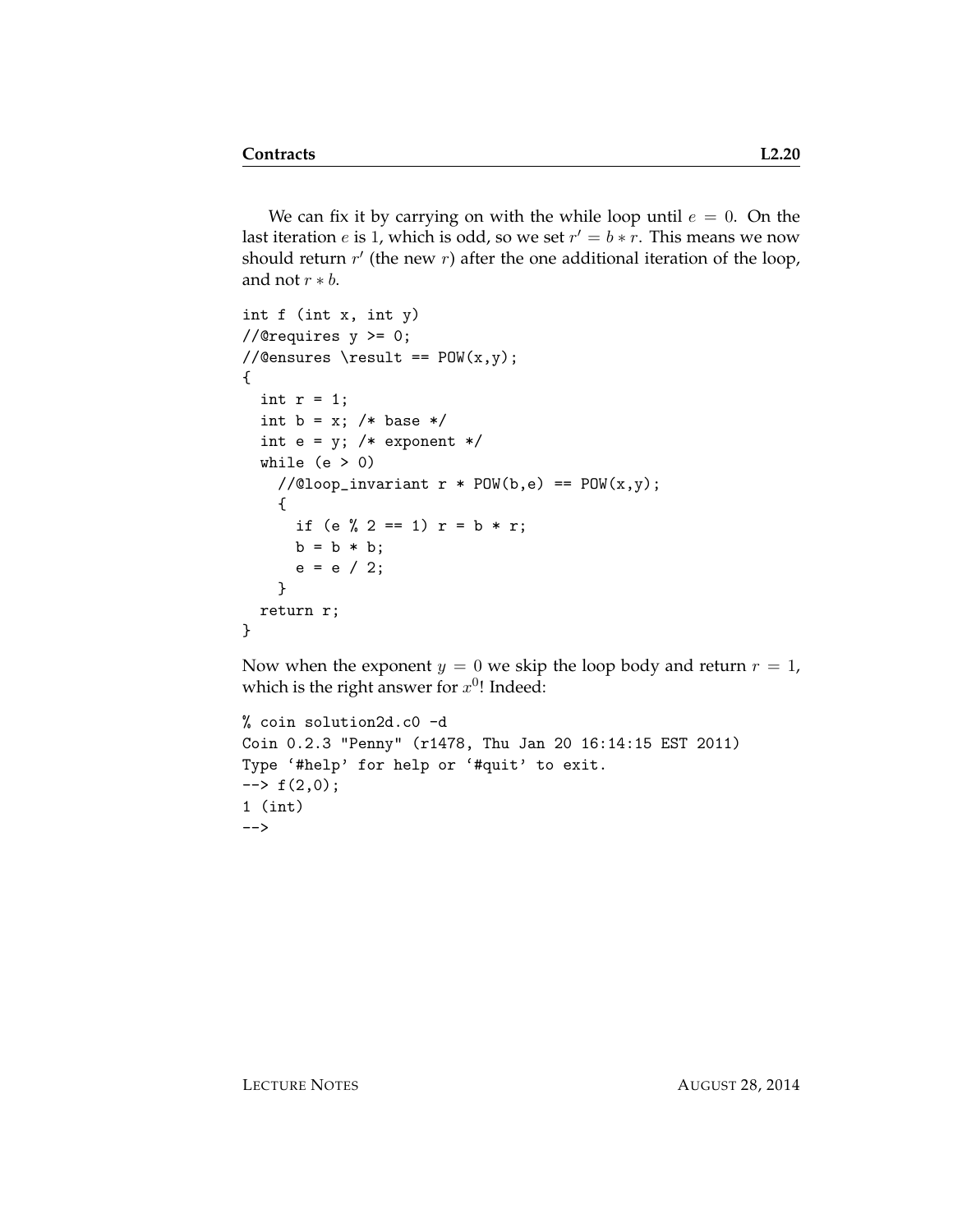#### **14 Strengthening the Loop Invariant Again**

We would now like to show that the improved function is correct. That requires two steps: one is that the loop invariant implies the postcondition; another is that the proposed loop invariant is indeed a loop invariant. The loop invariant,  $r * b^e = x^y$  implies that the result  $r = x^y$  if we know that  $e = 0$  (since  $b^0 = 1$ ).

But how do we know that  $e = 0$  when we exit the loop? Actually, we don't: the loop invariant is too weak to prove that. The negation of the exit condition only tells us that  $e \leq 0$ . However, if we add another loop invariant, namely that  $e \geq 0$ , then we know  $e = 0$  when the loop is exited and the postcondition follows. For clarity, we also add a (redundant) assertion to this effect after the loop and before the return statement.

```
int f (int x, int y)
//@requires y \ge 0;
//@ensures \result == POW(x, y);
{
  int r = 1;
  int b = x; /* base */
  int e = y; /* exponent */
  while (e > 0)//@loop_invariant e >= 0;//@loop_invariant r * POW(b, e) == POW(x, y);{
      if (e \frac{9}{2} 2 == 1) {
        r = b * r;}
      b = b * b;e = e / 2;}
  //Qasser e == 0;
  return r;
}
```
The @assert annotation can be used to verify an expression that should be true. If it is not, our reasoning must have been faulty somewhere else. @assert is a useful debugging tool and sometimes helps the reader understand better what the code author intended.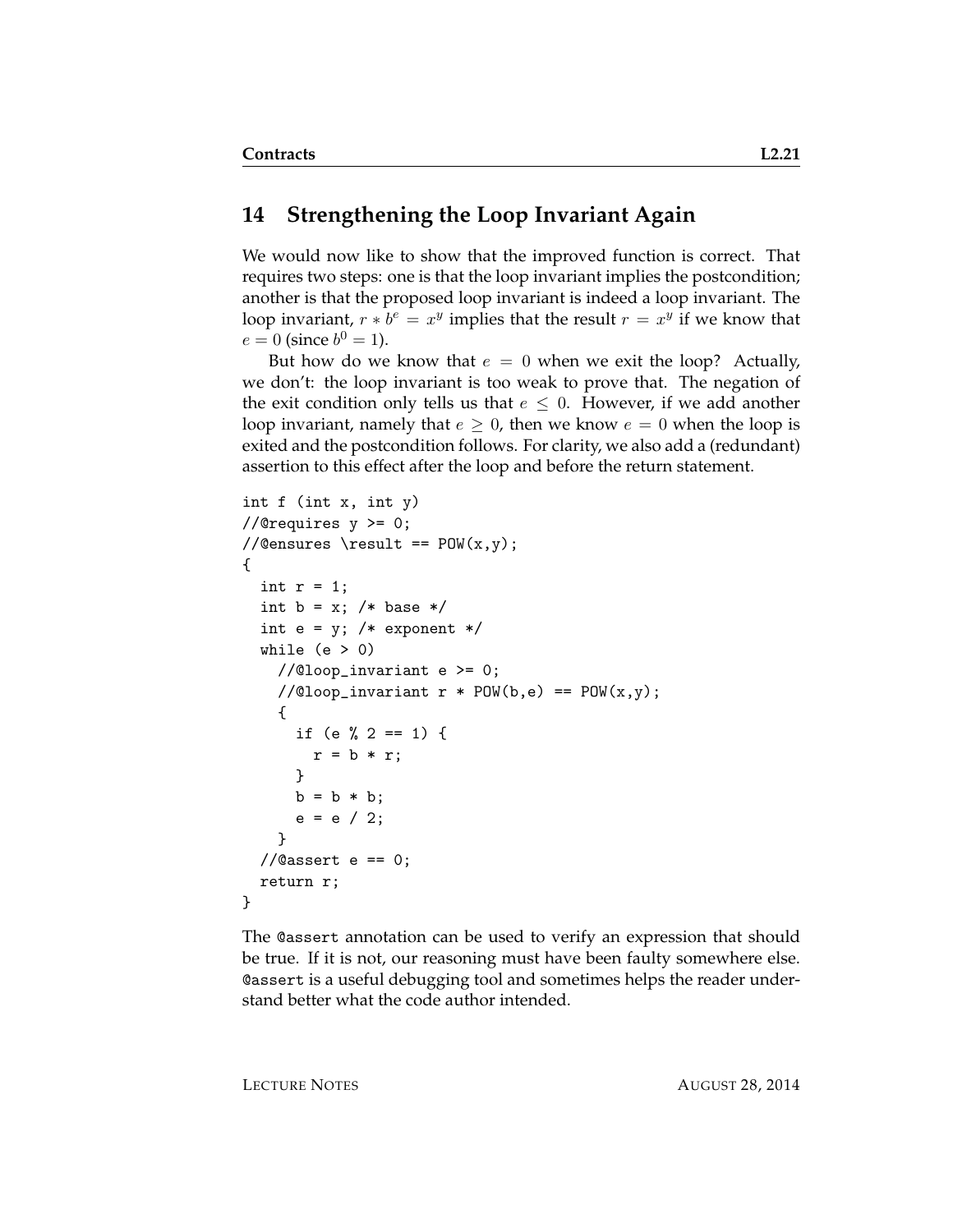#### **15 Verifying the Loop Invariants**

It seems like we have beaten this example to death: we have added pre- and post-conditions, stated loop invariants, fixed the original bug and shown that the loop invariants imply the postcondition. But we have not yet verified that the loop invariant actually holds! Ouch! Let's do it.

We begin with the invariant  $e \geq 0$ . We have to demonstrate two properties.

- **Init:** The invariant holds initially. When we enter the loop,  $e = y$  and  $y \ge 0$ by the precondition of the function. Done.
- **Preservation:** Assume the invariant holds just before the exit condition is checked. We have to show that it is true again when we reach the exit condition after one iteration of the loop

**Assumption:**  $e \geq 0$ .

**To show:**  $e' \geq 0$  where  $e' = e/2$ , with integer division. This clearly holds.

Next, we look at the invariant  $r * POW(b, e) = POW(x, y)$ .

- **Init:** The invariant holds initially, because when entering the loop we have  $r = 1$ ,  $b = x$  and  $e = y$ .
- **Preservation:** We show that the invariant is perserved on every iteration. For this, we distinguish two cases: e is even and e is odd.

**Assumption:**  $r * POW(b, e) = POW(x, y)$ .

**To show:**  $r' * POW(b', e') = POW(x, y)$ , where  $r'$ , b', and  $e'$  are the values of  $r$ ,  $b$ , and  $e$  after one iteration.

**Case:** *e* is even. Then  $r' = r$ ,  $b' = b * b$  and  $e' = e/2$  and we reason:  $r' * POW(b', e') = r * POW(b * b, e/2)$  $= r * POW(b, 2 * (e/2))$  Since  $(a^2)^c = a^{2 * c}$  $= r * POW(b, e)$  Since *e* is even  $= POW(x, y)$  By assumption

**Case:** *e* is odd. Then  $r' = b * r$ ,  $b' = b * b$  and  $e' = (e - 1)/2$  (because e is odd, integer division rounds towards 0, and  $e \ge 0$ ) and we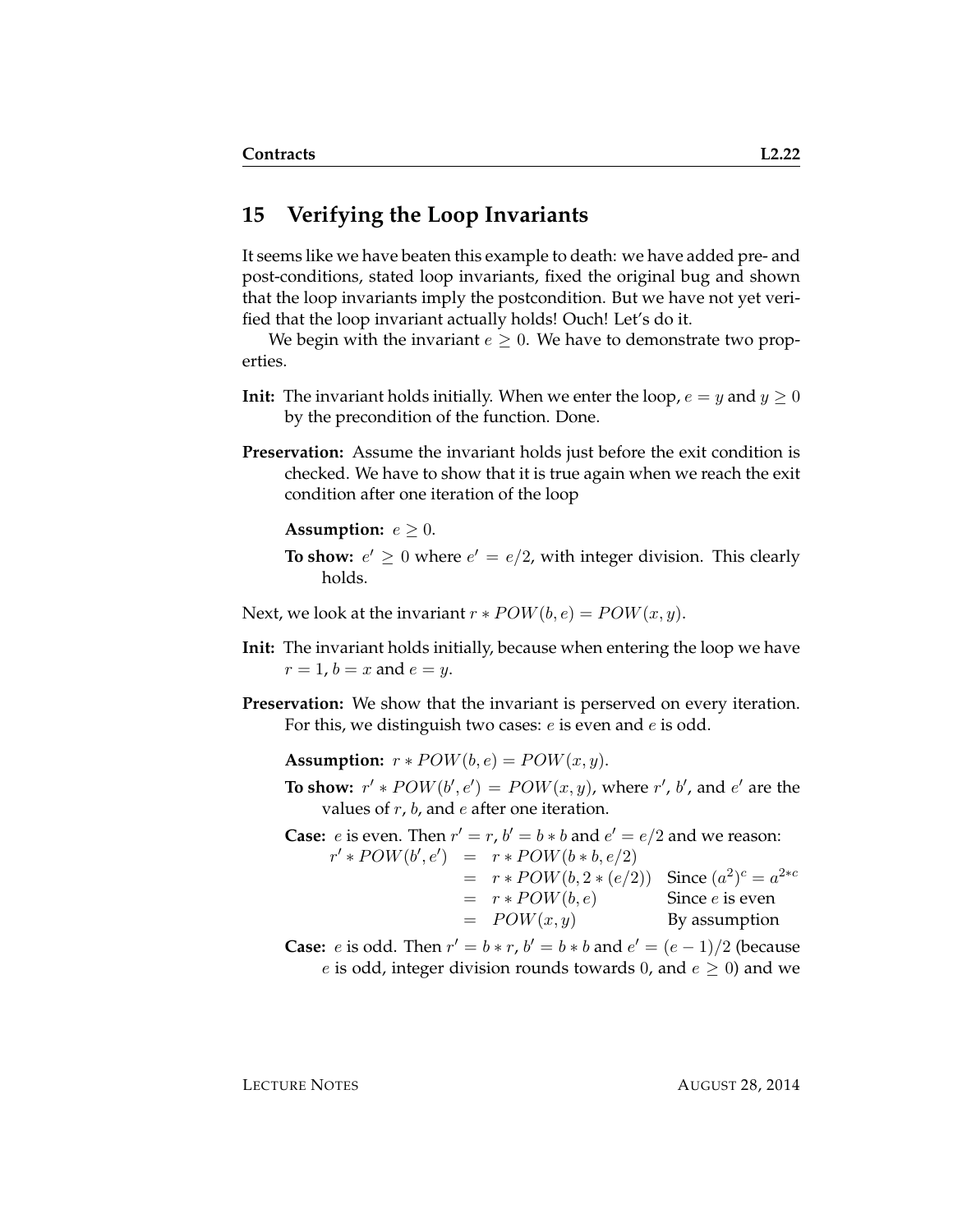$$
r' * POW(b', e') = (b * r) * POW(b * b, (e - 1)/2)
$$
  
= (b \* r) \* POW(b, 2 \* (e - 1)/2) Since (a<sup>2</sup>)<sup>c</sup> = a<sup>2</sup>\*c  
= (b \* r) \* POW(b, e - 1)  
= r \* POW(b, e)  
= POW(x, y) By assumption

This shows that both loop invariants hold on every iteration.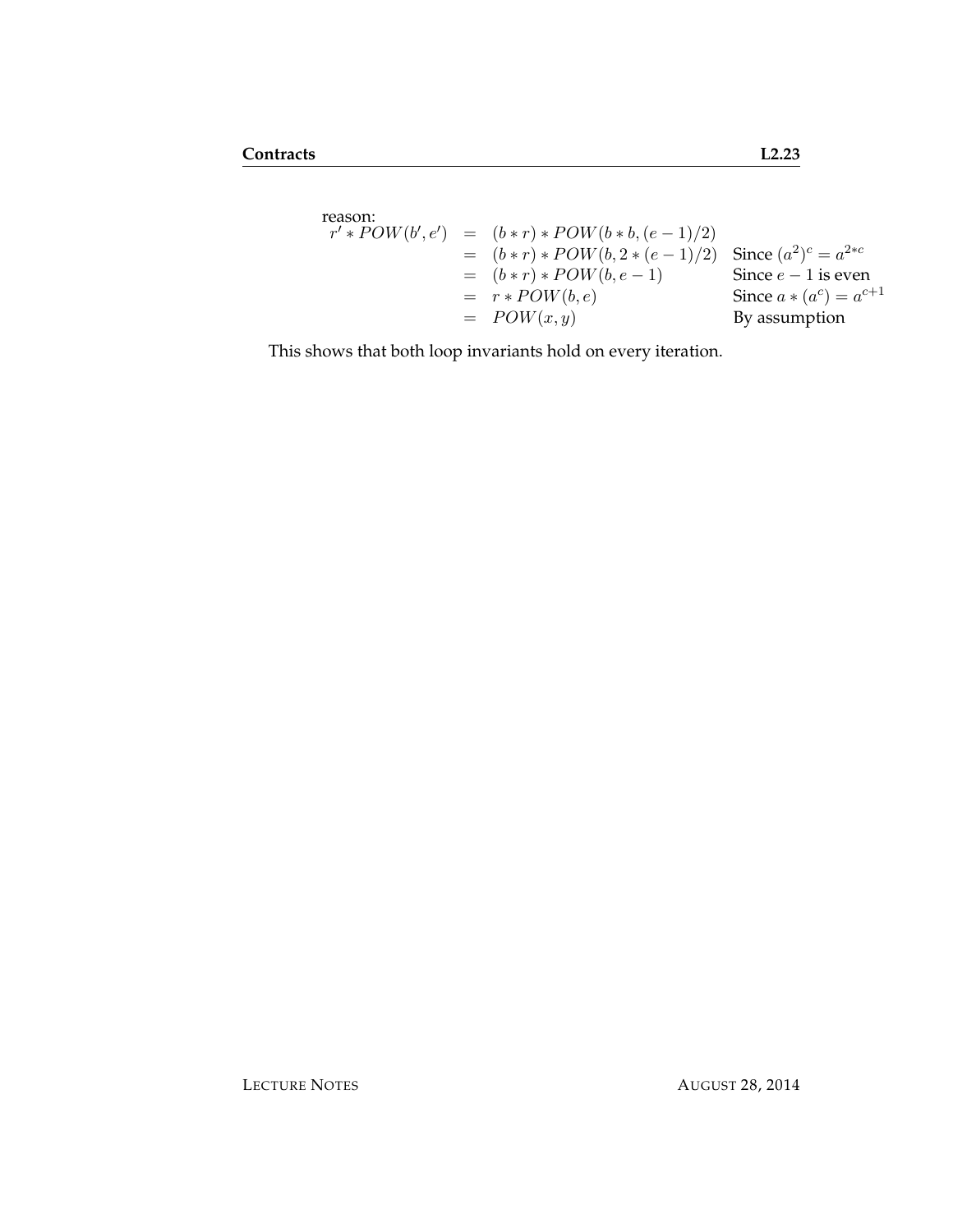# **16 Termination**

The previous argument for termination still holds. By loop invariant, we know that  $e \geq 0$ . When we enter the body of the loop, the condition must be true so  $e > 0$ . Now we just use that  $e/2 < e$  for  $e > 0$ , so the value of e is strictly decreasing and positive, which, as an integer, means it must eventually become 0, upon which we exit the loop and return from the function after one additional step.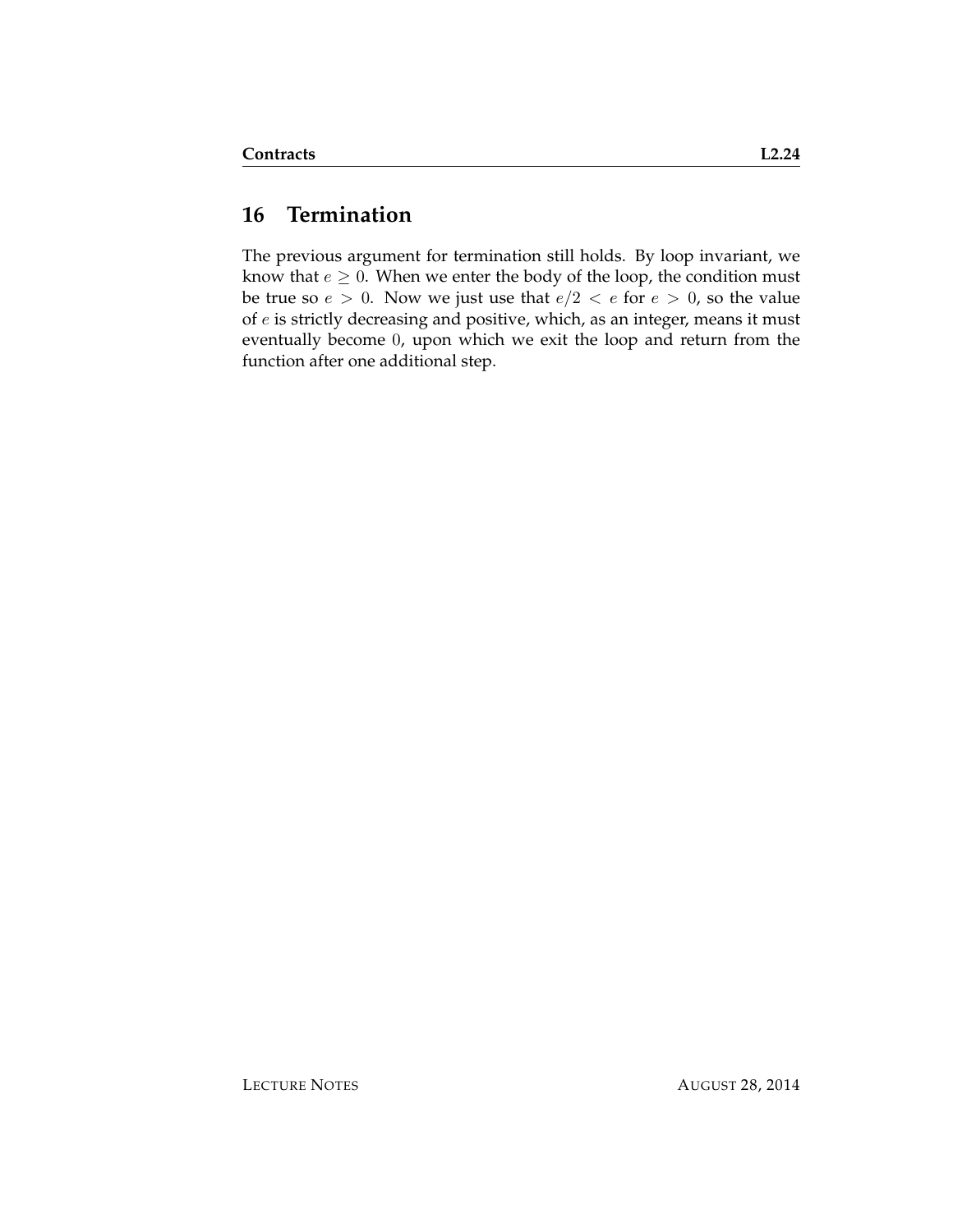# **17 A Surprise**

Now, let's try our function on some larger numbers, computing some powers of 2.

```
% coin -d solution2e.c0
Coin 0.2.3 "Penny" (r1478, Thu Jan 20 16:14:15 EST 2011)
Type '#help' for help or '#quit' to exit.
\leftarrow + f(2,30);
1073741824 (int)
\leftarrow \leftarrow f(2,31);
-2147483648 (int)
\leftarrow + f(2,32);
0 (int)
-->
```
 $2^{30}$  looks plausible, but how could  $2^{31}$  be negative or  $2^{32}$  be zero? We claimed we just proved it correct!

The reason is that the values of type int in C0 or C and many other languages actually do not represent arbitrarily large integers, but have a fixed-size representation. In mathematical terms, this means we that we are dealing with *modular arithmetic*. The fact that 2 <sup>32</sup> = 0 provides a clue that integers in C0 have 32 bits, and arithmetic operations implement arithmetic modulo 2 32 .

In this light, the results above are actually correct. We examine modular arithmetic in detail in the next lecture.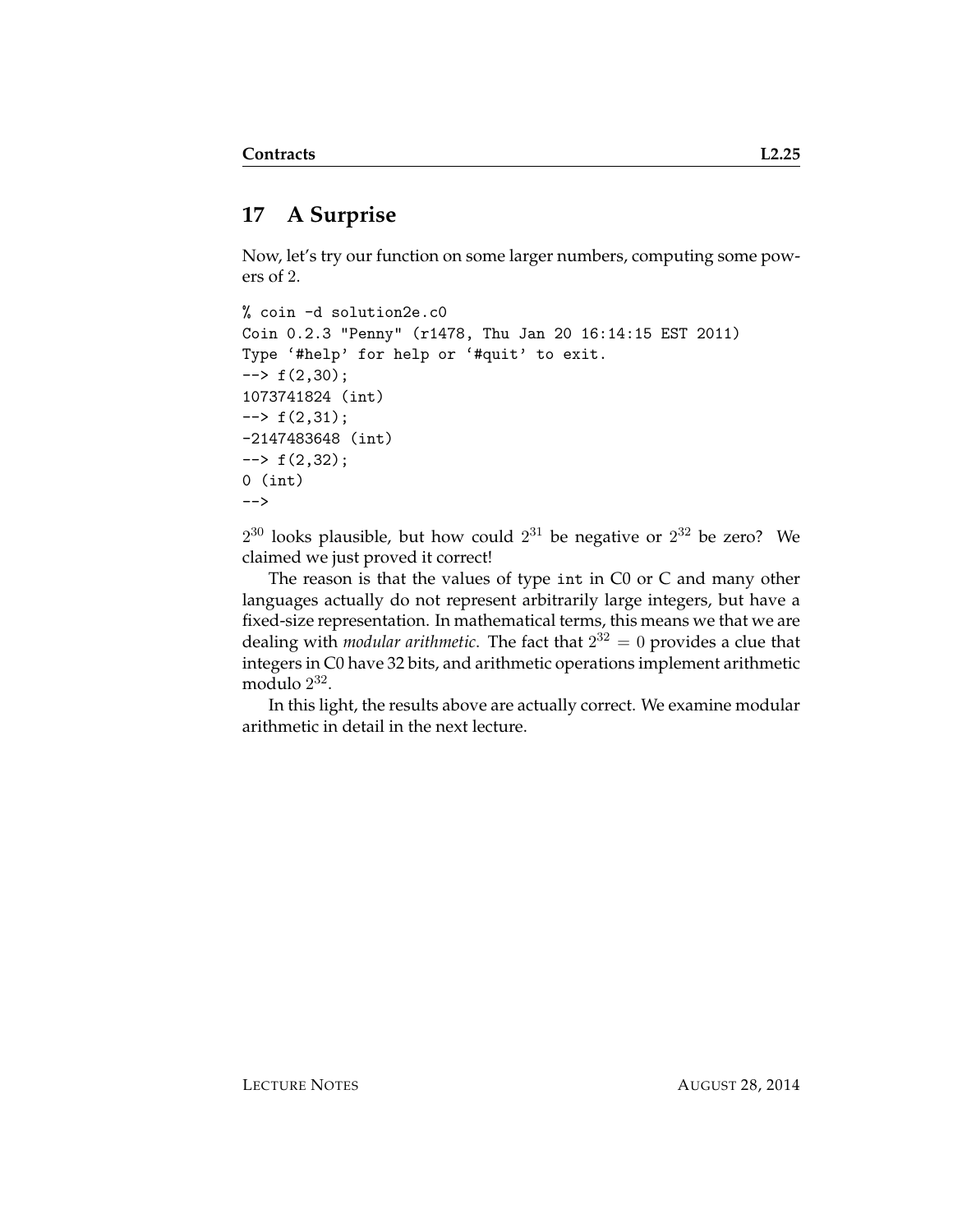#### **18 Summary: Contracts, and Why They are Important**

We have introduced *contracts*, using the example of an algorithm for integer exponentiation.

Contracts are expressed in form of annotations, started with //@. These annotations are checked when the program is executed if it is compiled or interpreted with the -d flag. Otherwise, they are ignored.

The forms of contracts, and how they are checked, are:

- @requires**:** A precondition to a function. This is checked just before the function body executes.
- @ensures**:** A postcondition for a function. This is checked just after the function body has been executed. We use \result to refer to the value returned by the function to impose a condition on it.
- @loop invariant**:** A loop invariant. This is checked every time just before the loop exit condition is tested.
- @assert**:** An assertion. This is like a statement and is checked every time it is encountered during execution.

Contracts are important for two purposes.

- **Testing:** Contracts represent a kind of generic test of a function. Rather than stating specific inputs (like f(2,8) and testing the answer 256), contracts talk about expected properties for *arbitrary* values. On the other hand, contracts are only useful in this regard if we have a good set of test cases, because contracts that are not executed with values that cause them to fail cannot cause execution to abort.
- **Reasoning:** Contracts express important properties of programs so we can *prove* them. Ultimately, this can mathematically verify program correctness. Since correctness is *the* most important concern about programs, this is a crucial aspect of program development. Different forms of contracts have different roles, reviewed below.

The proof obligations for contracts are as follows:

@requires**:** At the call sites we have to prove that the precondition for the function is satisfied for the given arguments. We can then assume it when reasoning in the body of the function.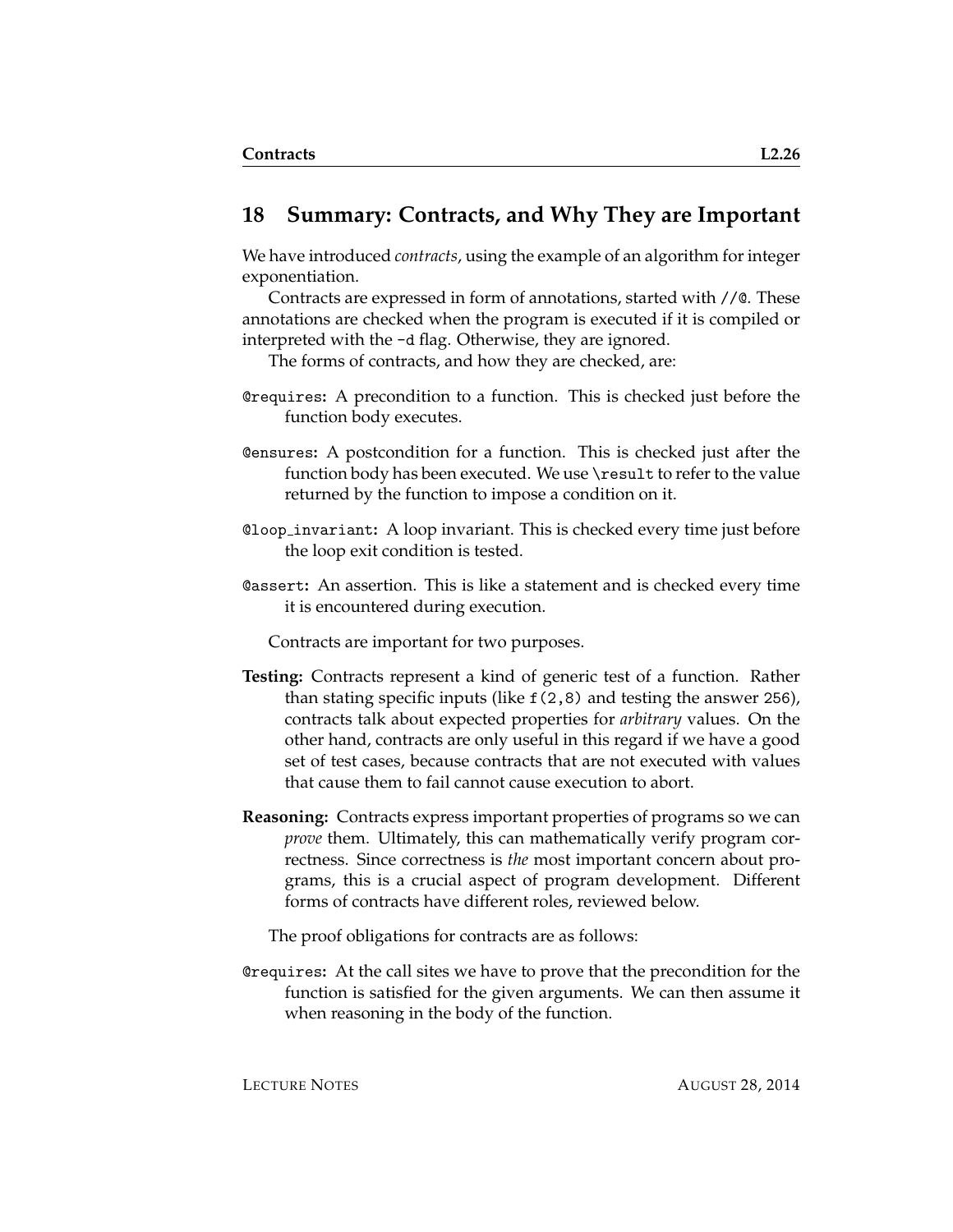@ensures**:** At the return sites inside a function we have to prove that the postcondition is satisfied for the given return value. We can then assume it at the call site.

@loop invariant**:** We have to show:

- **Init:** The loop invariant is satisfied initially, when the loop is first encountered.
- **Preservation:** Assuming the loop invariant is satisfied at the beginning of the loop (just before the exit test), we have to show it still holds when the beginning of the loop is reached again, after one iteration of the loop.

We are then allowed to assume that the loop invariant holds after the loop exits, together with the exit condition.

@assert**:** We have to show that an assertion is satisfied when it is reached during program execution. We can then assume it for subsequent statements.

Contracts are crucial for reasoning since (a) they express what needs to be proved in the first place (give the program's *specification*), and (b) they *localize* reasoning: from a big program to the conditions on the individual functions, from the inside of a big function to each loop invariant or assertion.